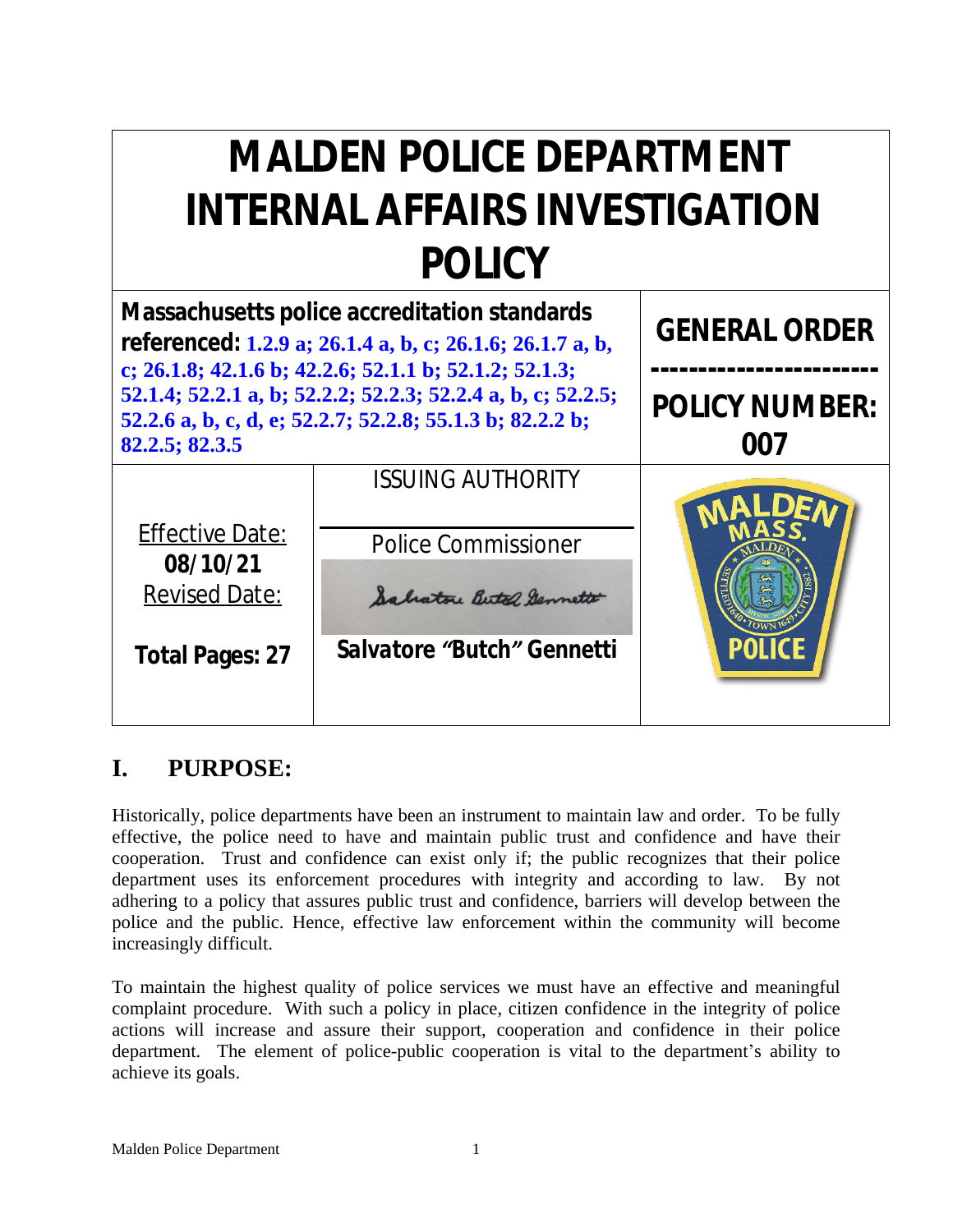At all times, the employees of the Malden Police Department, sworn, reserve and civilian are expected to conduct themselves in a manner that will reflect favorably on the department and the City of Malden. By maintaining high standards we will be able to ensure an atmosphere of trust and cooperation between the citizens and the department. Increased cooperation will enhance our ability to achieve the articulated goals of the department.

The internal affairs function is vital for the maintenance of professional conduct within the Malden Police Department. The integrity and professionalism of the department is in direct proportion to the integrity and discipline of each of its members. The public image of the department is largely determined by the quality of the internal affairs function in responding to allegations of misconduct by the department or its members.

The Malden Police Department must provide citizens with a fair and effective avenue for redress of legitimate complaints against its officers. The Internal Affairs Unit also protects the members of the department by investigating and dismissing false and unfounded allegations of misconduct. The Internal Affairs Unit also assures that each officer receives every protection he/she is entitled to under both the State and Federal Constitutions. **26.1.6**

The Malden Police Department will not hesitate to impose disciplinary sanctions upon guilty members, including the removal and termination of any employee proven unfit for service within the department.

The Internal Affairs Investigator will be responsible for recording, registering and supervising the investigation of complaints against all employees. The Internal Affairs Investigator shall also be charged with maintaining the confidentiality of the internal affairs investigations and records.

The Internal Affairs Investigator will ensure that the integrity of the department is maintained by conducting intensive and impartial investigations and reviews in an objective, fair and judicious manner. All findings will be prepared in writing and submitted to the Chief of Police who will impose the disposition and sanction(s).

Because internal affairs investigations involve allegations against a member of the department, it is imperative that the process be lawful and confidential. Accordingly, strict confidentiality and full adherence to procedures will be maintained.

Employees of the Malden Police Department will be held to the highest standards of professional conduct. Employees who do not adhere to the standards of conduct, either through deliberate action or negligence will be subject to disciplinary action such as corrective training, counseling, or punitive action that shall be applied in a prompt and specific manner. **26.1.4 a, b, c**

The objectives of the internal affairs investigation are:

- 1. Protection of the public
- 2. Protection of the employee
- 3. Protection of the Department
- 4. Correction of procedural problems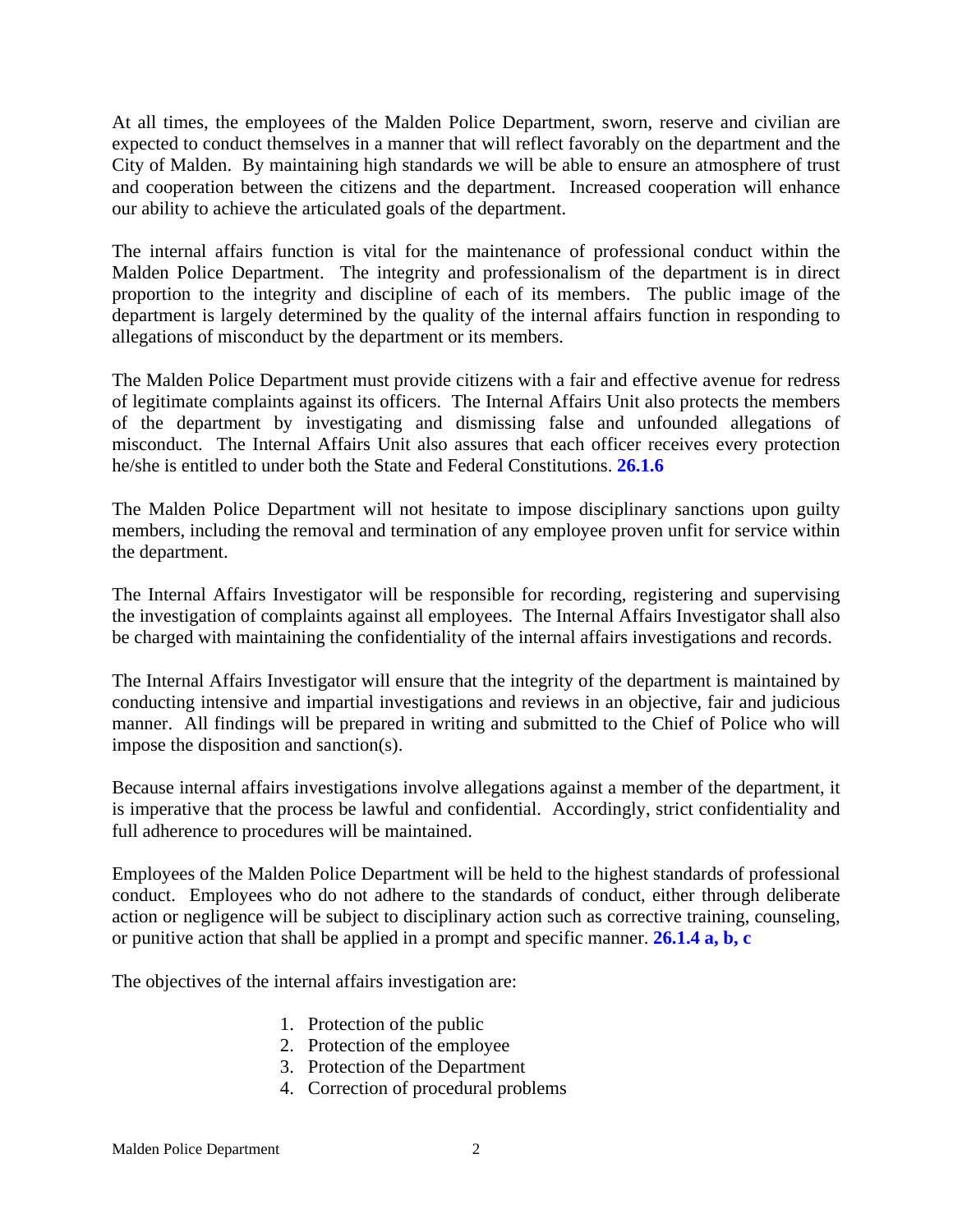5. The removal of unfit personnel

All alleged or suspected violations of laws, ordinances, department rules, regulations, policies, procedures and orders (whether verbal or written) must be investigated according to the procedures outlined. These include, but are not limited to:

- 1. Alleged violations reported to superior officers by other members of the department, either orally or in writing.
- 2. Alleged violations observed or suspected by superior officers.
- 3. Citizen complaints of alleged misconduct by members of the department that are made in person, in writing, by telephone or anonymously. **52.1.1**
- 4. Complaints or allegations made by detainees**.**

### **II. POLICE REFORM LEGISLATION:**

On 12/31/20, Governor Charles Baker signed a comprehensive piece of legislation into law titled, *An Act Relative to Justice, Equity and Accountability in Law Enforcement in the Commonwealth*. This historic legislation established a new nine (9) member Commission known officially as the *Massachusetts Peace Officer Standards and Training Commission* (hereinafter "POST") which was granted with very broad investigatory, enforcement and licensing powers pertaining to all sworn law enforcement officers and agencies in the Commonwealth. Of particular note, this legislation created a new statute, M.G.L. Chapter 6E, whereby certain Sections of this new law shall have a direct impact on law enforcement agencies across the state pertaining to information that is derived from the complaint investigation procedures of all police departments.

### **III. POLICY:**

It is the policy of the Malden Police Department to accept and investigate all complaints of misconduct or wrongdoing against the department or department employees, regardless of the source of such complaint, by conducting a regulated, thorough and impartial examination of all available factual information. **52.1.1**

### **IV. COMPLAINT PROCEDURE: 82.2.2 b**

#### **A. Complaint Control Form:**

1. A standard complaint report form shall be used to record all complaints of misconduct, mistreatment or unethical practices against department personnel, whether registered by a citizen, initiated from within the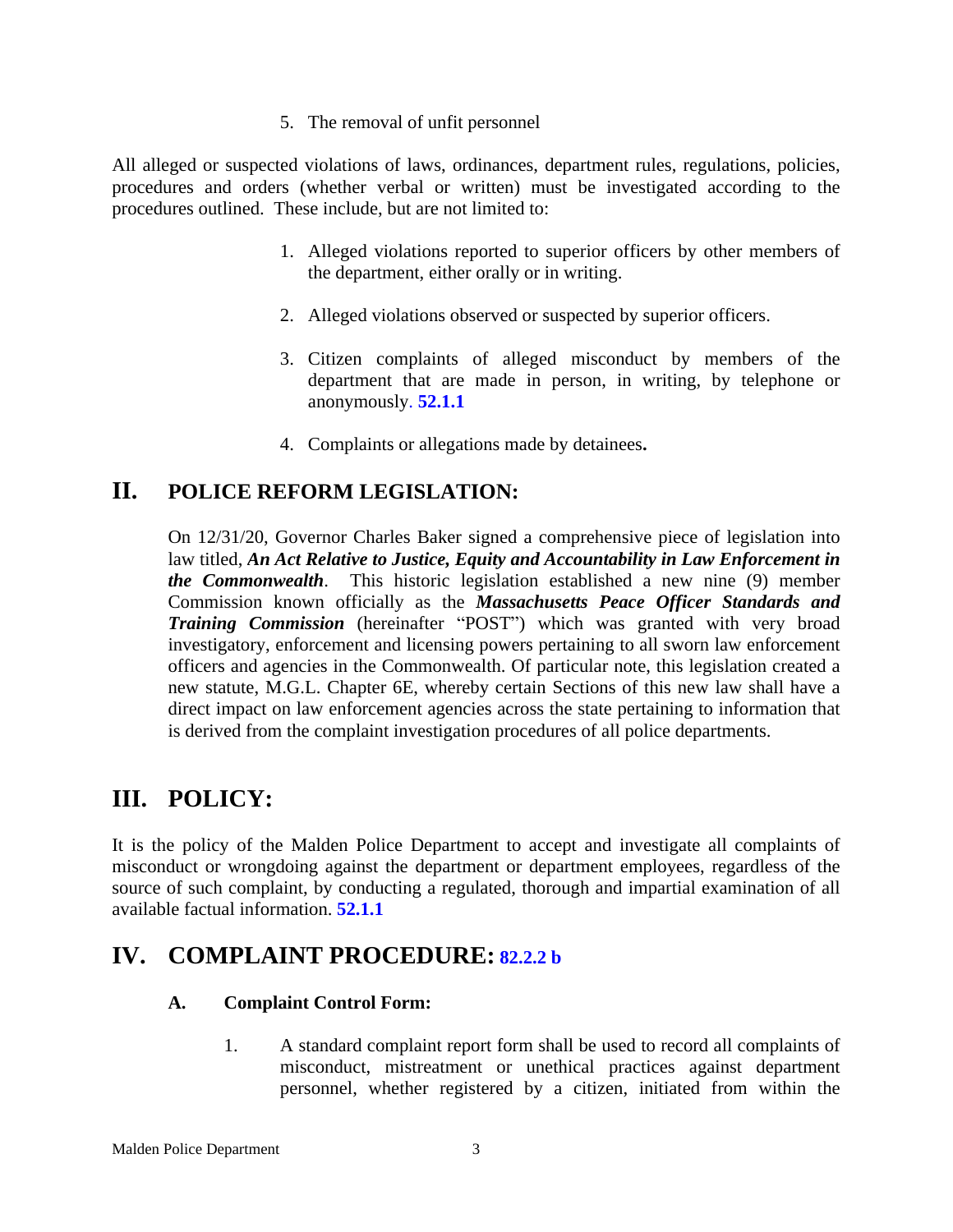department or forwarded by another governmental agency. This Complaint Control Form shall be located in the Officer-In Charge's (OIC) office at the Malden Police Department.

2. The following information shall be included on the complaint control form:

- a. The date and time the complaint is reported;
- b. The name, address and phone number of the complainant;
- c. The name, address, and phone number of any witness to the reported incident;
- d. The name, rank, badge number and/or the description of the employee against whom the complaint is made;
- e. The date, time and location of the alleged incident;
- f. The complainant's description of the events that resulted in the complaint;
- g. Signature of the complainant;
- h. Signature of parent or guardian if complainant is under eighteen years of age;
- i. The name, rank and signature of the department employee receiving complaint report
- 3. Any person requesting to make a complaint against an employee of the department shall, upon request, be given a copy of the Complaint Form so that they may complete it on their own. When Complaint Forms are given out in this manner the complainant should be instructed to return them, as soon as possible, to the Internal Affairs Unit.
- 4. Any person completing a Complaint Form shall be given a copy of the completed form. This may act as their receipt to verify that the complaint was received.

#### **B. RECEIVING AND RECORDING EMPLOYEE MISCONDUCT OR COMPLAINTS OF CRIME:**

1. The **Officer-in-Charge (OIC)** at the time the complaint is made shall be responsible for receiving and recording all complaints, specifically against the department or employee misconduct, or a specific crime regardless of whether they are reported in person or by telephone, mail or the internet. In some cases a complaint can be resolved to the complainant's satisfaction at the time by the Officer-in-Charge, in which case this fact should be reported **in writing** by the Officer-in-Charge to the Supervisor of Internal Affairs Investigations, the employee's Division Captain and the Chief of Police. **Failure of any employee to notify the OIC of a citizen complaint will result in punitive action. 52.1.1; 52.2.1 a; 52.2.2**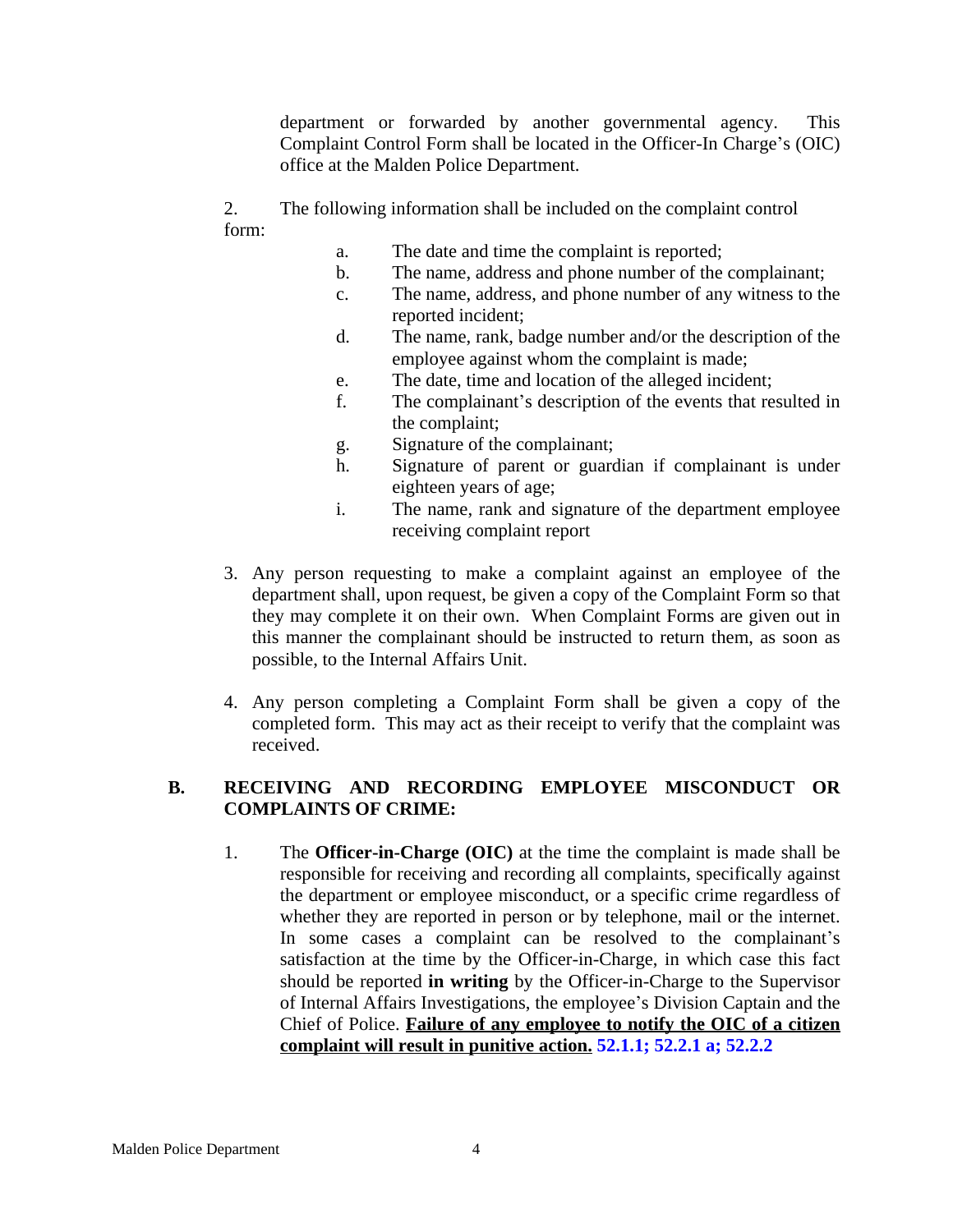- 2. **ALL citizen complaints, whether resolved at the time of the complaint or not, shall be entered by the OIC into the Internal Affair's Complaint log which will be maintained in the OIC's office.** Any complaint received online will be handled by the Patrol Commander who will update the I. A. Complaint log when the complaint is received. The complainant's name, D.O.B., address, and telephone number(s) shall be entered. The IC# (report number) shall be written on the upper right hand corner of the complaint control form. The Internal Affairs Lieutenant shall be notified of ALL complaints, including complaints resolved by the OIC.
- 3. The utmost courtesy and cooperation shall be given to all persons filing a complaint or inquiring about the complaint procedure. The initial contact between the complaining party and the police is the most important stage in the process. The complainant is often emotionally upset and the potential for hostility is great.
- 4. No person should be denied the opportunity to file a citizen complaint or report a crime**. No person should be directed to return at a later time or to call back later. Failure to give out a Complaint Form to any person making any type of complaint against a Malden Police employee shall be viewed as a violation of this policy.**
- 5. The Internal Affairs Lieutenant shall review each complaint form, and upon determining that an official report or investigation be conducted, shall assign an identifying number to the complaint.
- 6. If the substance of the employee misconduct warrants it, the officer-incharge may place the employee on administrative leave for the remainder of his/her shift pending notification of the Internal Affairs section. However, this may only be done after consultation from the Chief of Police or an officer with the rank of Captain. The employee shall only be relieved from duty otherwise at the direction of the Chief of Police or a Captain in accordance with statutory and collective bargaining provisions**. 52.2.2, 52.2.7**

#### **C. IN PERSON COMPLAINTS OF MISCONDUCT:**

Reports of employee misconduct that are made **in person** should be reduced to writing and the complainant should be requested to sign the complaint form. If the complainant is a juvenile, the signature of a parent or guardian should be obtained. If the complainant refuses to sign, the officer accepting the report should make a notation that the complainant would not sign the report.

#### **D. TELEPHONE COMPLAINTS OF CRIME OR MISCONDUCT:**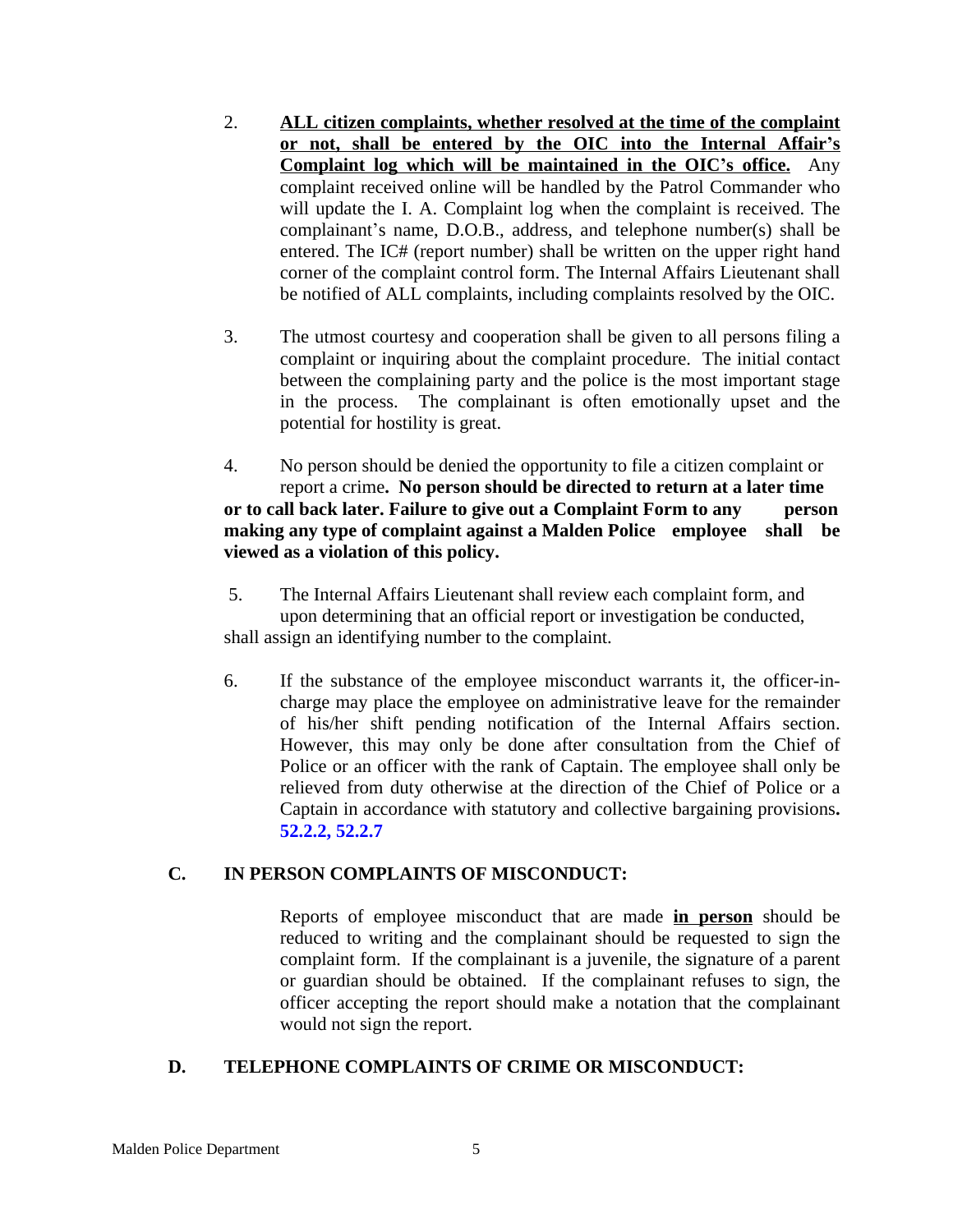When an employee misconduct complaint is received by telephone the complainant should be informed that a signed complaint is advisable. Telephone complaints about a crime or employee misconduct should not be refused or rejected because the complainant does not wish to come into the police department to report the crime or sign a complaint form. Anonymous complaints should not be rejected. All complaints should be considered on their individual merits. Care must be taken so that department employees are not subjected to unjust or malicious complaints. **52.1.1; 82.2.5**

#### **E. COMPLAINTS OF CRIME OR MISCONDUCT RECEIVED BY U. S. MAIL OR INTERNET EMAIL: 82.2.5**

- 1. If a complaint of a crime or employee misconduct is received by U. S. Mail or internet email, the information contained shall be incorporated into an incident report for follow-up or Citizen Complaint Form for investigation and the original communication shall be attached thereto. It is the duty of the Officer-In-Charge on whose shift the complaint arrives to fill out the incident report and the Citizen Complaint Form. **52.1.4**
- 2. If the information about employee misconduct is incomplete or insufficient, the Internal Affairs Officer Investigator shall contact the complainant, if possible, and obtain the necessary information. Information about a crime in progress should be forwarded to the on duty OIC for immediate on scene response and documented. **82.2.5**

#### **F. DEPARTMENTAL COMPLAINTS:**

A formal complaint of employee misconduct shall be initiated by the preparation of the standard Malden Police Department [Complaint Control](file:///E:\\Forms\\Citizens%20Complaint%20Form.doc) Form.

#### **G. COMPLAINTS BY PRISONERS:**

Any prisoner who alleges misconduct or mistreatment by a department employee shall be advised by the Officer-in-Charge of the station of his right to submit a complaint report form in the usual manner and **such complaints should be investigated and processed in the same manner as other citizen complaints.**

#### **H. COMPLAINTS FROM OTHER GOVERNMENTAL AGENCIES:**

When information is received or obtained from other governmental agencies alleging specific acts of misconduct against a department employee, this information shall be recorded on the standard Complaint Control Form by the Officer-In-Charge (OIC) on whose shift the complaint arrives and an investigation initiated in the usual manner.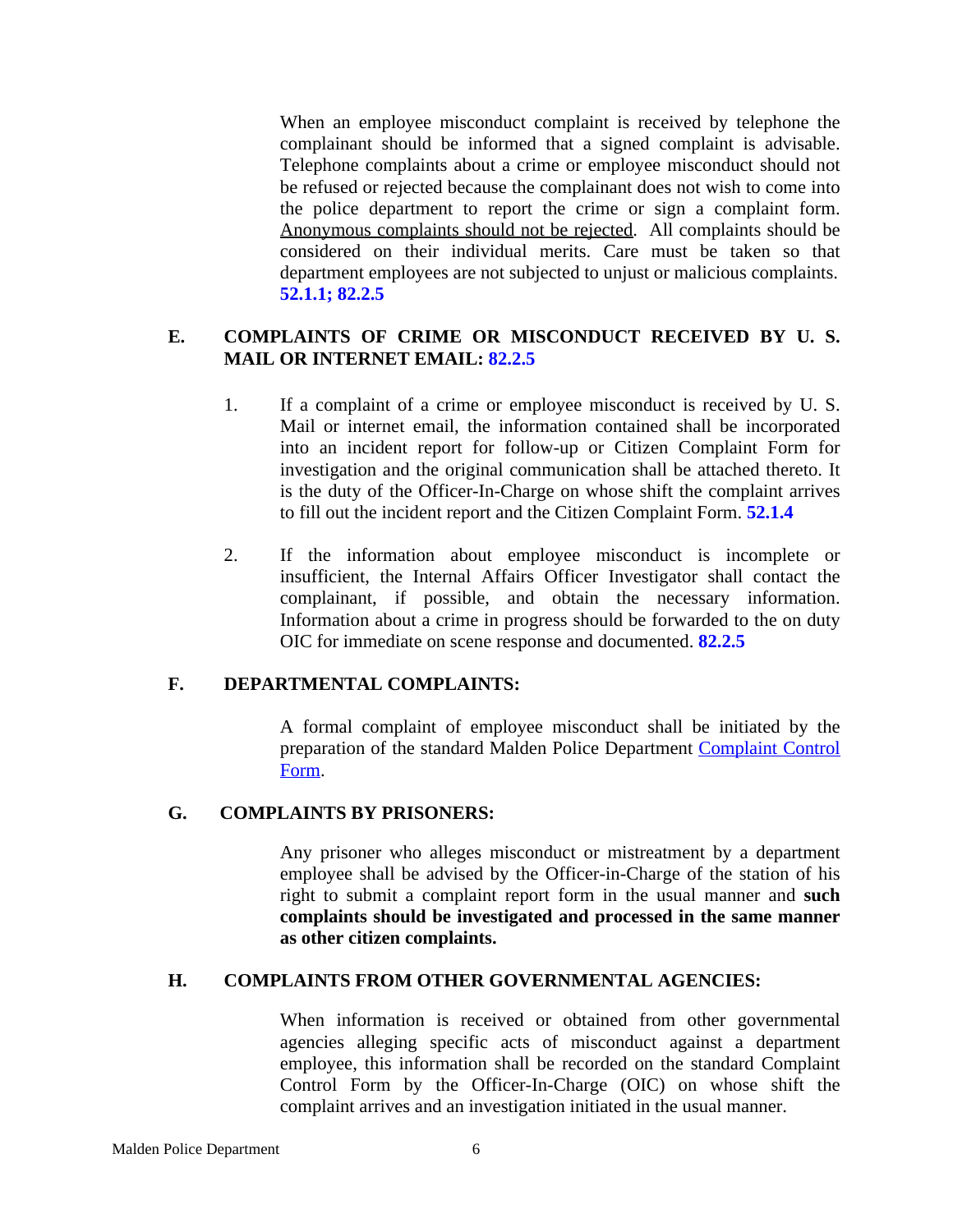#### **I. OUTSIDE COMPLAINTS TO PATROL OFFICERS:**

If a patrol officer is approached by a citizen regarding a complaint of alleged misconduct against an employee of the police department, the officer shall inform such person that his or her complaint should be directed to the Officer-in-Charge of the station.

### **J. VERIFICATION OF RECEIPT:**

- 1. Every person making a complaint against a department employee shall receive a copy of his/her complaint to serve as a receipt verifying that such complaint has been received**. 52.2.4 a**
- 2. When a complaint is made in person, the officer receiving the complaint will ensure that the complainant receives a copy of his/her complaint to serve as a written verification that the complaint has been received.

 3. When a complaint is received over the telephone or through the mail, the **officer-in-charge of Internal Affairs** shall be responsible to ensure that the complainant is sent a copy of his/her complaint to serve as a written verification that the complaint has been received. **52.2.4 a**

### **V. INVESTIGATIVE PROCEDURES:**

### **A. CATEGORIES OF COMPLAINTS / INVESTIGATIONS:**

1. The department has established guidelines regarding which categories of complaints will be handled and investigated by the Internal Affairs Section and which will be handled by the employee's Commanding Officer (OIC) as a part of routine discipline. The criteria for determining the categories of complaints to be investigated by the Internal Affairs Unit include, but are not limited to, allegations of:

**52.2.1 b**

- a. Corruption;
- b. Brutality;
- c. Use of excessive force;
- d. Violation of civil rights including racial profiling and/or gender profiling; **1.2.9 a**
- e. Criminal misconduct;
- f. Any other matter as directed by the Chief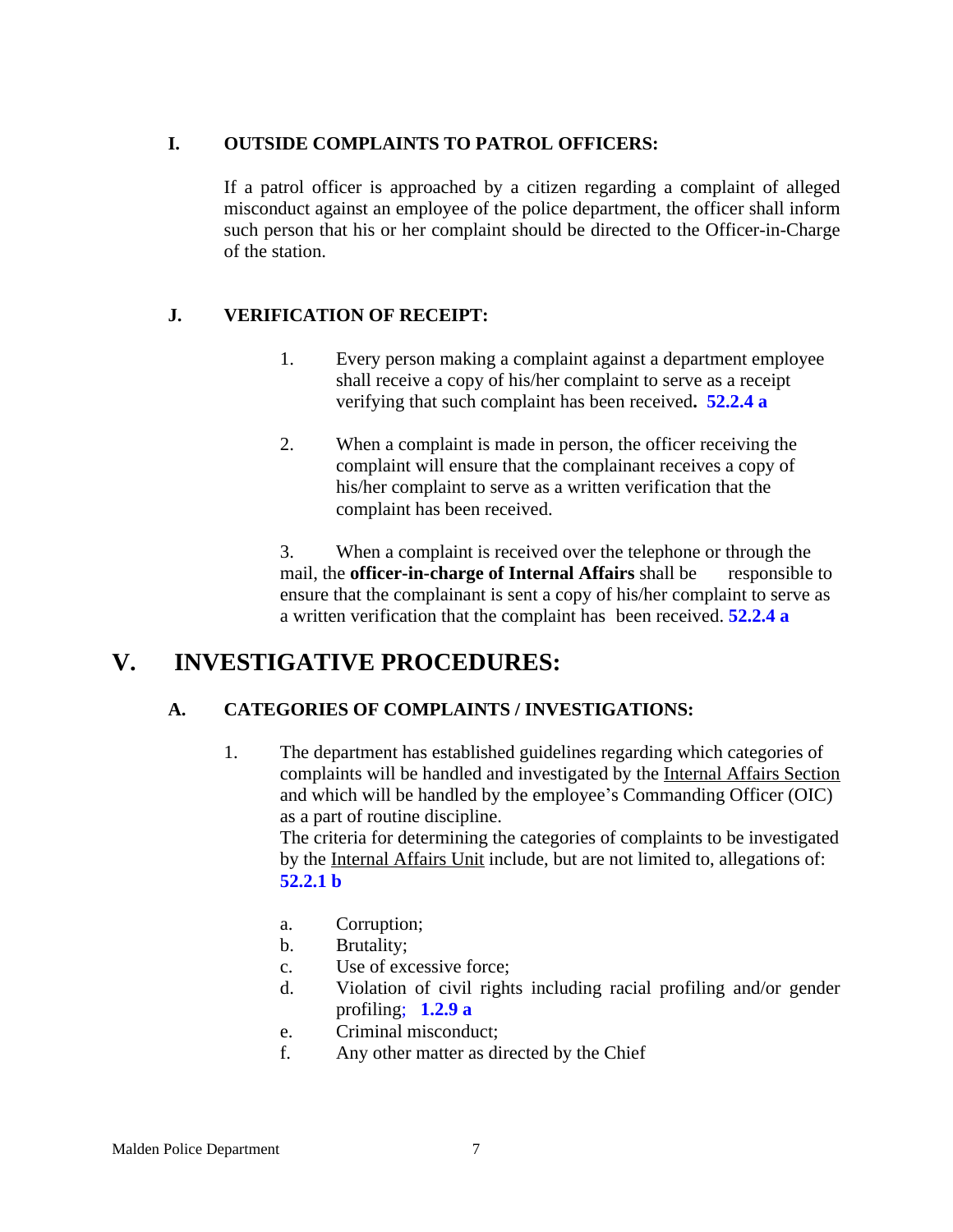- 2. **Discharge of Firearms:** The manner in which police officers use firearms is an extremely critical issue to the department, one in which the community and the courts allow little margin for error. Pursuant to departmental policy pertaining to *[Use of Force](file:///E:\\1%20Operations\\1.01%20Use%20of%20Force%20Policy.doc)*, in order to insure that proper control in this area is maintained, **ALL** reported discharges of firearms by officers of this department, whether on or off duty, will be thoroughly investigated by the Internal Affairs Unit for the purpose of determining the extent to which officers comply with departmental policy. **52.2.1 b**
- 3. Criteria for the assignment of an investigation to the employee's Commanding Officer (OIC) may include violations of departmental rules and regulations such as: **52.2.1 a**
	- a. Alleged rudeness;
	- b. Tardiness; and
	- c. Minor cases of insubordination
- 4. Reports of investigations performed by shift supervisors shall be forwarded and reviewed by the Internal Affairs Section. **52.2.1 b**

#### **B. IMMEDIATE RESOLUTION OF A COMPLAINT:**

- 1. In some cases a complaint can be resolved to the complainant's satisfaction at the time by the Officer-in-Charge of the station, in which case this fact should be reported in writing by the Officer-in-Charge and, if possible, acknowledged in writing by the complainant on the departmental **Complaint Control Form**.
	- a. This immediate resolution can often be accomplished if the incident is clearly **not** of a serious nature. If the complaint arises from a misunderstanding, lack of knowledge of the law or the employee's limitation of authority in a given circumstance, then the OIC should seek the easiest resolution to the problem.
	- b. Under no circumstances, however, will a justifiable complaint be refused, delayed, or otherwise rejected in this manner.

#### **C. INVESTIGATION OF COMPLAINTS:**

a. The Officer-In-Charge of Internal Affairs investigations shall be responsible for conducting Internal Affairs investigations and shall also have the authority to report directly to the Chief of Police on any sensitive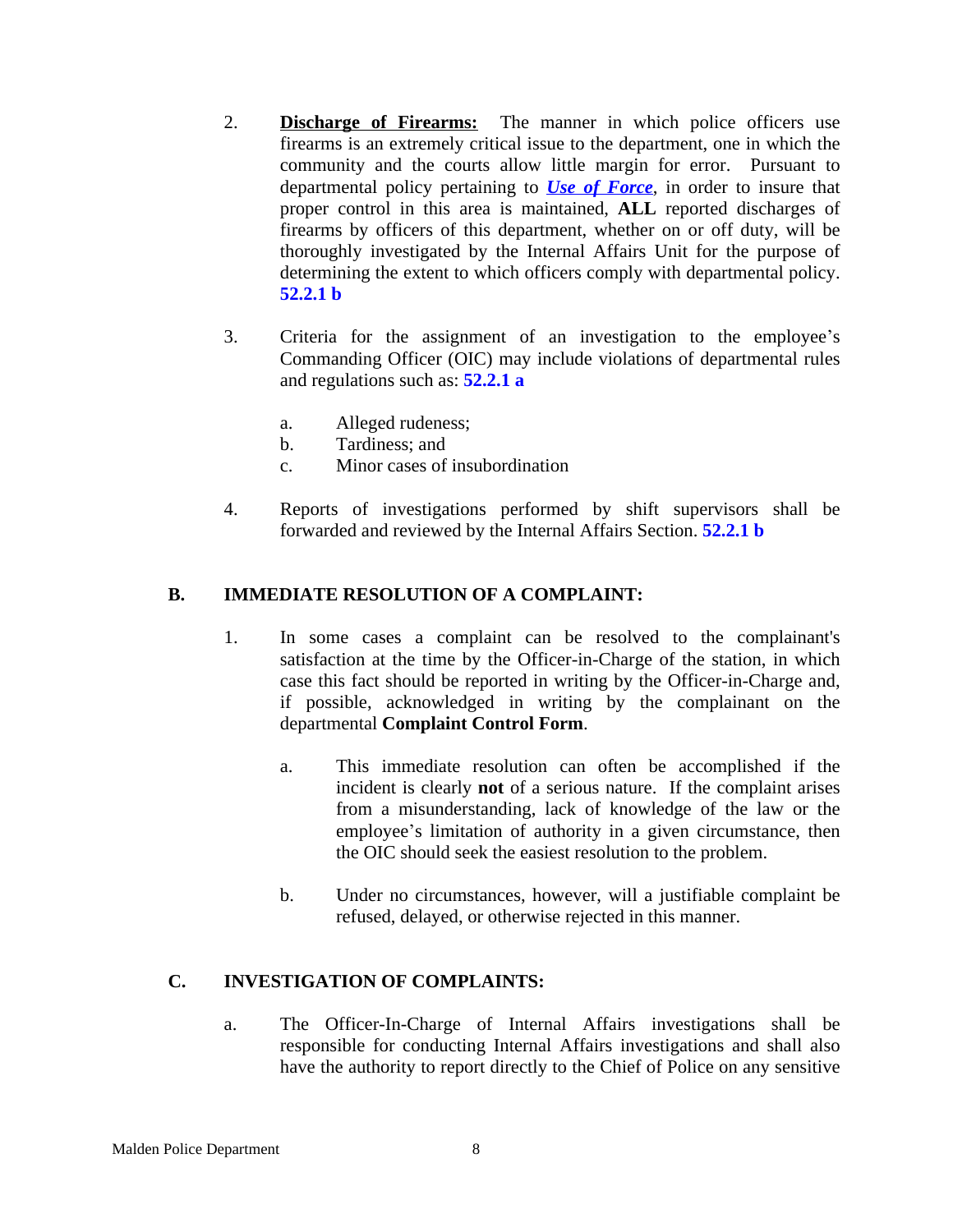matter which impacts on the direction and control of the department.**52.1.3**

i. The affected employee shall be provided a written statement of the allegations against him/her unless the Chief determines that disclosure might jeopardize an investigation. **52.2.5**

> NOTE: If the employee was not notified by order of the Chief, [s]he must receive written notification prior to any interrogation or administrative or criminal hearing.

- ii. The officer-in-charge of Internal Affairs investigations shall be responsible for providing the Chief of Police with status reports on the progress of the investigation every seven (7) days. These reports shall contain all pertinent information relating to the progress of the investigation.
- iii. If the substance of a complaint, if proven, would be of grave nature or is an accusation of a serious crime and immediate action is deemed necessary, the Chief, or the superior officer designated by the Chief, shall be notified forthwith in order that an investigation can be initiated without delay. **52.1.3, 52.2.2**
- iv. Before a department employee is questioned or directed to submit a report regarding a complaint, and unless the Chief determines that disclosure might jeopardize the investigation, such employee shall be issued a written statement of the allegations and in either case the employee will be advised of his/her rights and responsibilities relative to the investigation**. 52.2.5**
- b. **Any Internal Affairs investigation must be commenced immediately upon receipt of the complaint and must be completed within thirty (30) days. 52.2.3**
	- 1. If extenuating circumstances preclude completion within thirty (30) days, the officer-in-charge of Internal Affairs shall request an extension from the Chief of Police **in writing, and provide written notification to the employee (if previously notified of the complaint and investigation) and complainant of the delay. 52.2.3**
	- 2. If the investigation is not completed within thirty days, the complainant shall be provided a progress report every thirty days until the completion of the investigation. **52.2.4 b**
- c. An internal administrative investigation may inquire into a department employee's **on-duty or off-duty conduct** if such inquiry is reasonably and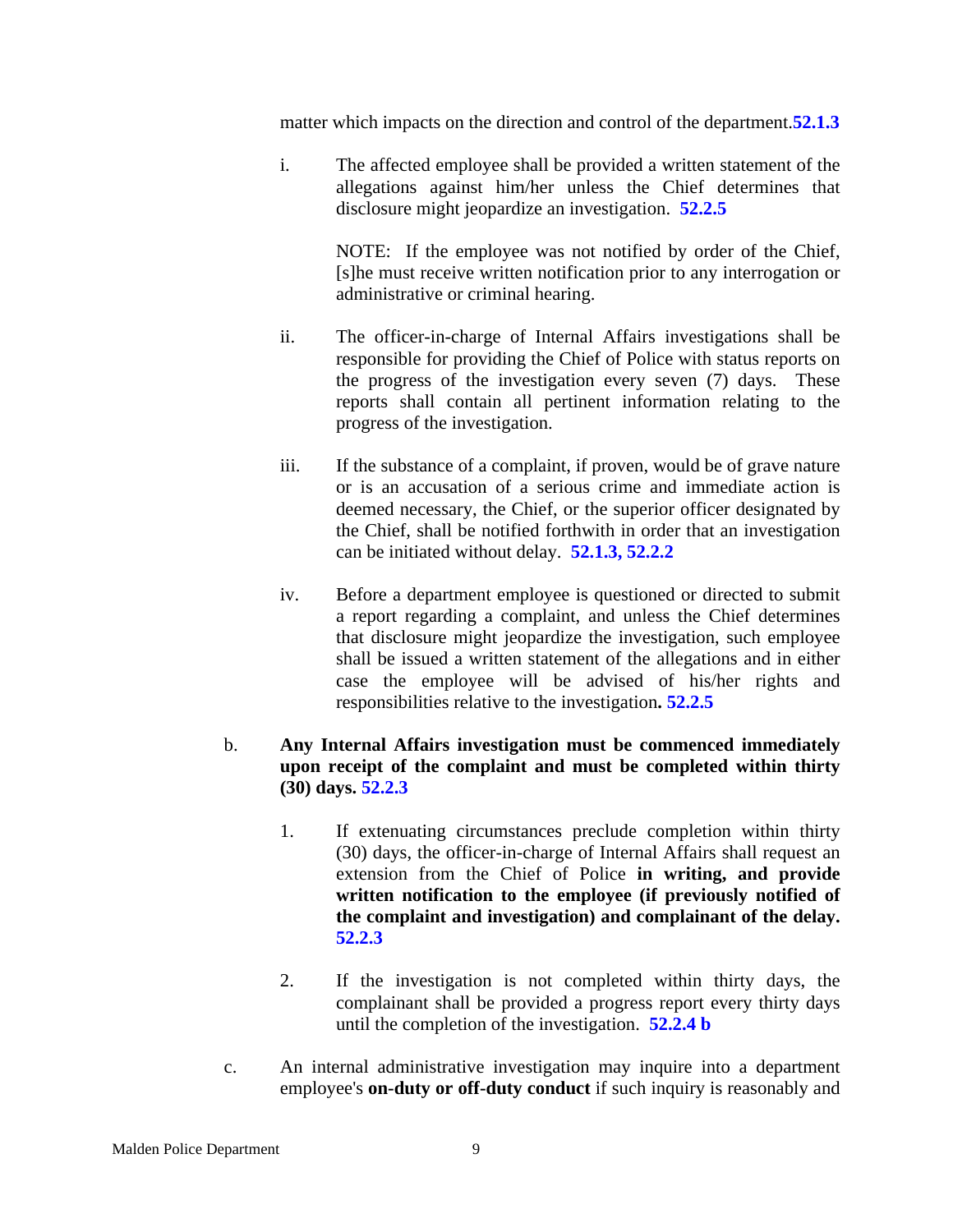directly related to the employee's performance of duty, if such conduct affects the employee's fitness or ability to continue in the police service, or reflects discredit on the department.

- d. **CRIMINAL PROCEEDINGS**: If it is determined, generally after a preliminary investigation, that allegations against a department employee could result in a criminal prosecution, the accused employee must be granted all applicable constitutional and statutory rights.
	- i. Prior to being questioned regarding alleged personal involvement in criminal activity, a department employee **shall** be given the *Miranda* warnings, including the right to have an attorney present during any such questioning, prior to custodial interrogation.
	- ii. After *[Miranda](file:///E:\\Forms\\MIRANDA.doc)* warnings have been given, any voluntary statement made thereafter could be admissible in a criminal proceeding, and it may otherwise be used for departmental disciplinary purposes.
	- iii. A department employee who is being questioned about alleged personal involvement in criminal activity which could result in a criminal prosecution cannot be discharged or otherwise penalized, solely for invoking the right to remain silent as guaranteed by the Fifth Amendment or for refusing to sign a waiver of immunity.<sup>1</sup> However, as discussed below, an employee may be compelled to answer questions narrowly drawn and related to his/her on or off duty conduct, and may be disciplined (including discharge) for failure to answer truthfully.
- e. **DEPARTMENTAL DISCIPLINARY ACTION**: If it is determined as a result of a preliminary investigation, that allegations made against a department employee could result in departmental disciplinary action, the accused employee is entitled to a fair and objective investigation and resolution of the charges made.
	- 1. All department employees, when requested by the Chief, or by a superior officer designated by the Chief, must respond fully and truthfully to all questions regarding their performance of official duties or their off-duty misconduct which affects their fitness or ability to remain in the police service, and any failure to answer completely and truthfully to such inquires may be punished by appropriate disciplinary action, including dismissal from the department.2

<sup>1</sup> *Uniformed Sanitation Men Ass*'*n, Inc. v. Comm. of Sanitation of New York*, 392 U.S. 280, 88 S.Ct. 1917(1969); *Gardner v. Broderick*, 392 U.S. 273, 88 S.Ct. 1913 (1968).

<sup>2</sup> *Carney v. Springfield*, 403 Mass. 604, 532 N.E.2d 631 (1988)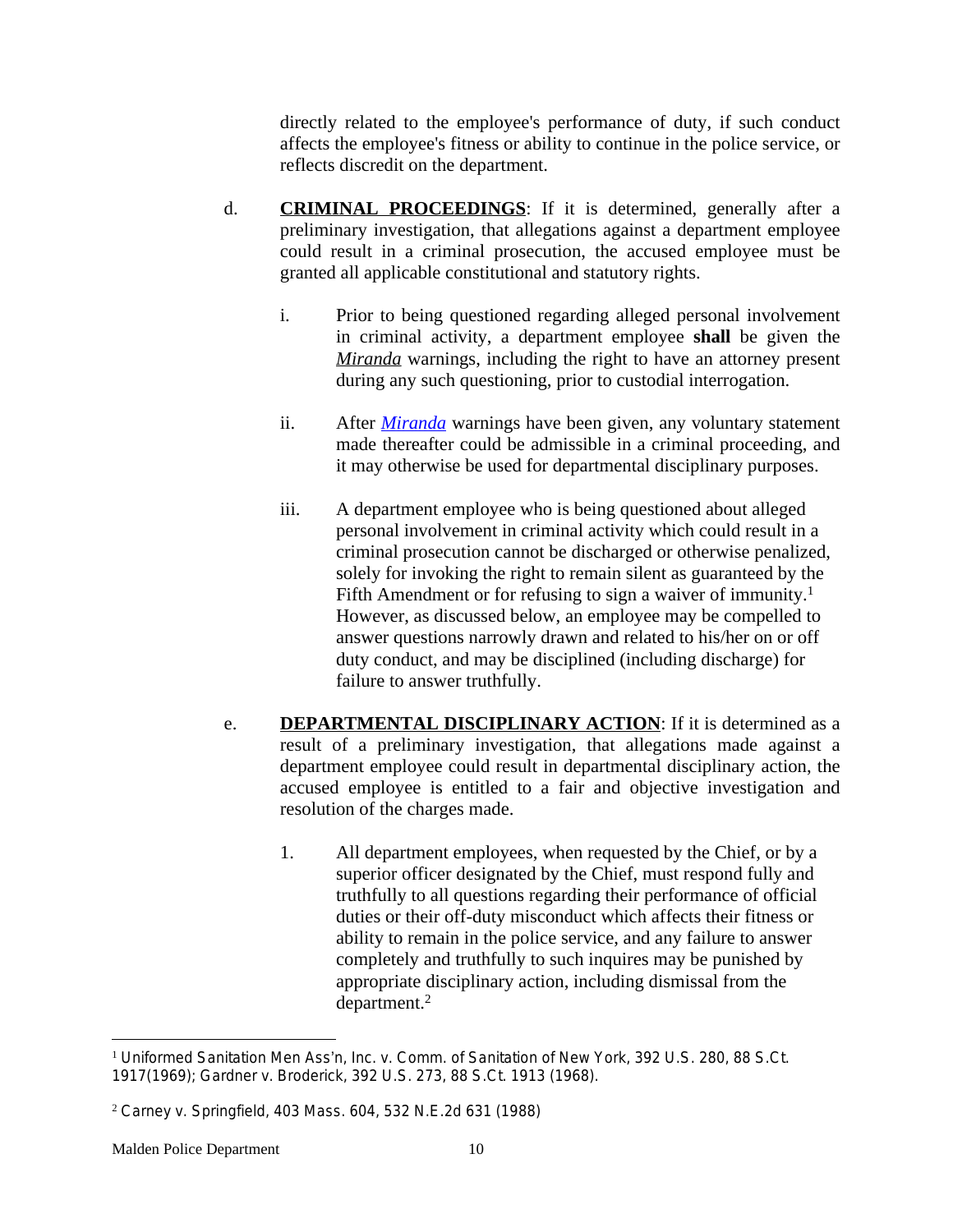- (a) **The official conducting the interrogation must, at the time of the interrogation, specify if the employee or his/her counsel or representative asks the precise repercussions (i.e., suspension, discharge, or the exact form of discipline) that will result if the officer fails to respond.<sup>3</sup>**
- 2. When a department employee, after declining to do so voluntarily, is ordered to submit a report or to answer questions under a threat of the penalty of discipline, that employee shall receive transactional immunity from criminal prosecution for any offenses to which the compelled testimony relates.
	- (a) The Supreme Judicial Court has held that **Article 12** of the **Massachusetts Declaration of Rights** requires **"transactional" immunity** to supplant the privilege against self-incrimination when a public employee is being compelled to answer questions concerning possible criminal activities connected with his employment. **Transactional immunity grants "immunity from prosecution for offenses to which compelled testimony relates."<sup>4</sup>**

3. If the questions specifically, directly, and narrowly relate to the employee's performance of official duties or his/her off-duty

conduct which affects his/her fitness or ability to remain in the police service, and if such employee is informed that [s]he will receive transactional immunity from criminal prosecution, [s]he must answer or face disciplinary action, including dismissal from the department, for refusing to answer such questions.

- 4. The Chief shall secure a written grant of transactional immunity from the **Attorney General's Office.** An employee may decline to answer questions in a criminal investigation until such documentation is received.
- f. **DOUBLE JEOPARDY**: No double jeopardy exists when a department employee is found not guilty in court of criminal charges and is then found guilty of departmental charges after disciplinary hearing, as the department charges are administrative in nature and can be sustained by a "preponderance of the evidence" rather than the criminal court standard of "beyond a reasonable doubt."

 $3$   $\mathsf{Id}$ .

<sup>4</sup> Id.

Malden Police Department 11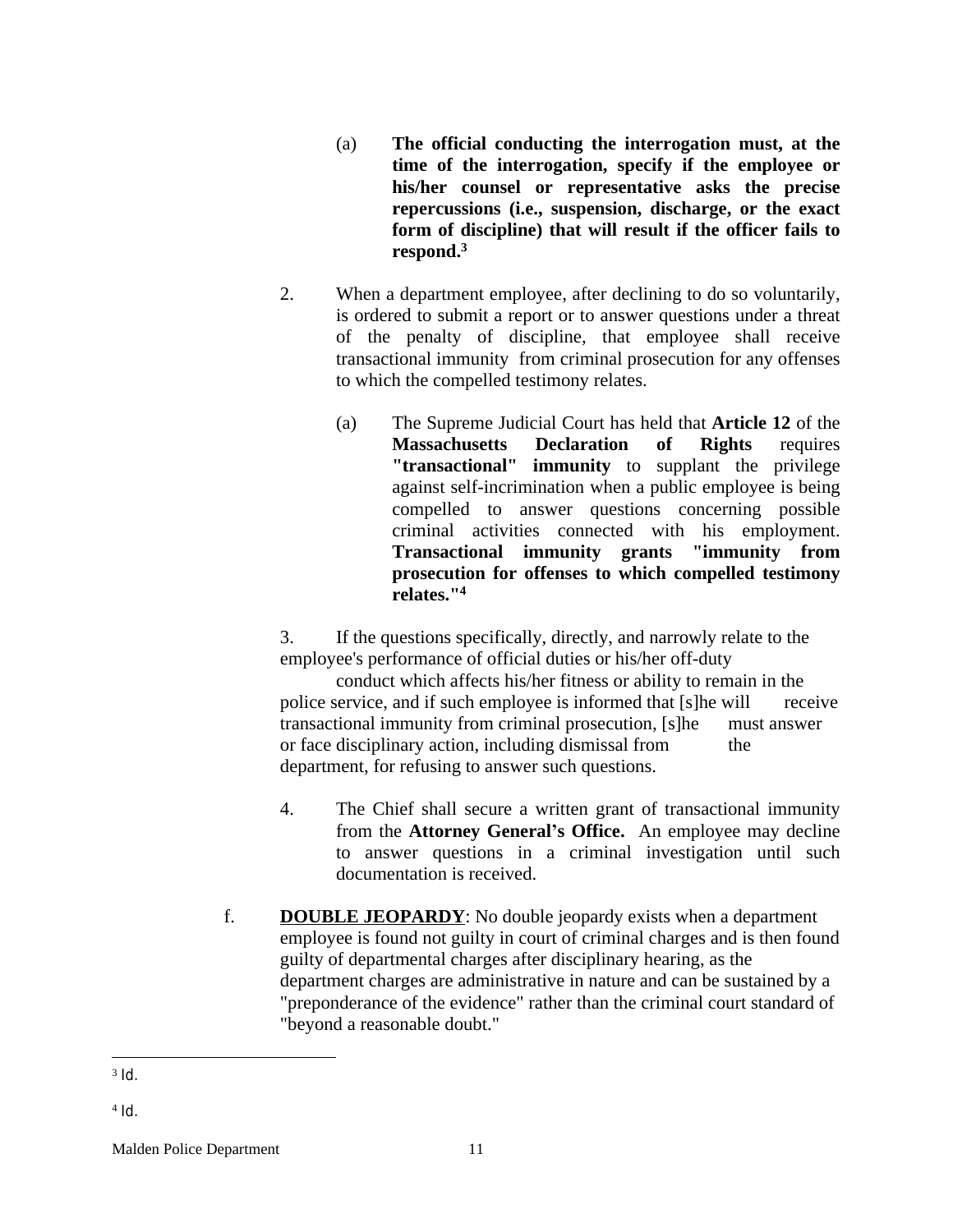- g. In conducting internal administrative investigations, in the absence of a requirement in a collective bargaining agreement, there is **no legal obligation for the police department to provide department employees with an opportunity to consult with an attorney before being questioned on work-related matters; <sup>5</sup> however, a request for an attorney or an employee representative to be present will be granted if the investigation is not thereby unduly delayed**.
	- 1. Except in unusual situations, any interview or questioning should take place during the employee's regular duty hours.
	- 2. Any interview or questioning should not be prolonged without reasonable rest periods and the opportunity for meals and such other personal necessities as are reasonably required.
	- 3. A department employee shall not be improperly harassed or threatened during this period of questioning.
- h. In conducting investigations of alleged employee misconduct, all appropriate investigative techniques and methods should be employed, consistent with legal requirements and all necessary concern for the individual rights of the accused employee.
	- 1. An internal administrative investigation should be conducted with the same degree of professional competence as is devoted to a criminal investigation.
	- 2. Upon orders of the Chief of Police or his/her designee, an employee may be required to submit to a medical or laboratory examination, at the department's expense. This examination must be specifically directed and narrowly related to a particular internal affairs investigation being conducted by the department. **52.2.6 a**
- i. **IDENTIFICATION:** A police officer may also be required to be photographed and can be compelled to stand in a lineup for identification in connection with an administrative investigation, and a refusal can be the basis for an additional disciplinary charge of refusal to obey a lawful order. Such a lineup should be fairly constructed and not be unfairly suggestive and should not be used for an administrative investigation where criminal charges are contemplated. **52.2.6 b, c**
- j. **SEARCHES**

<sup>5</sup> *NLRB v. Weingarten*, 420 U.S. 251, 95 S.Ct. 959 (1975)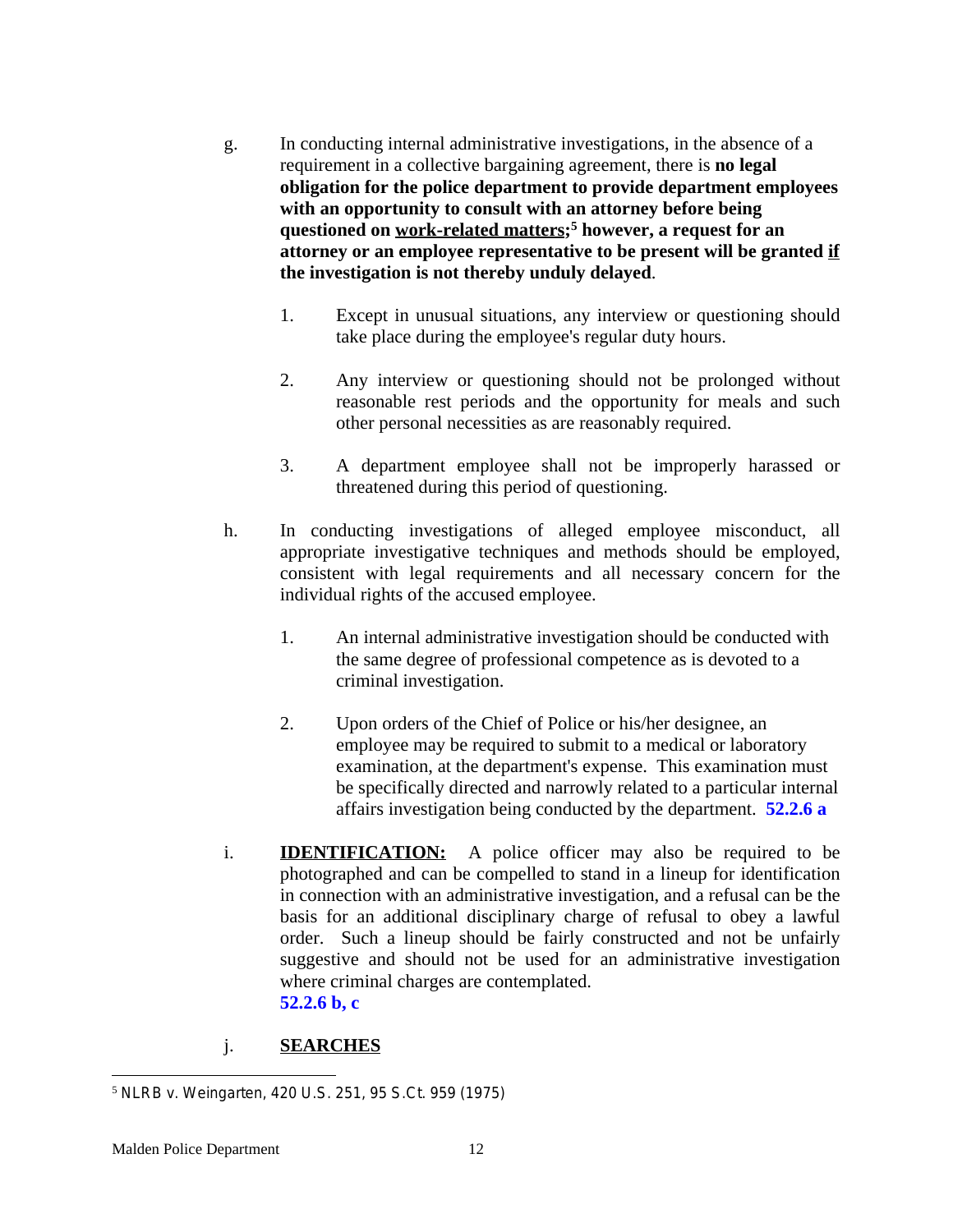- 1. A police officer's personal property, including his/her home, car and other property, is protected from unreasonable search and seizure under the Massachusetts Constitution, and it is possible that any evidence illegally obtained may **not** be used as evidence in an administrative proceeding.<sup>6</sup>
- 2. Department property furnished to the officer, such as desks, lockers, or vehicles, in which it is clearly understood in advance that an officer has "no expectation of privacy," may be searched without a warrant.
- k. **FINANCIAL DISCLOSURE**: A police officer may be compelled to submit a financial disclosure statement as part of an internal affairs investigation provided such statement is material to the investigation being conducted.<sup>7</sup> **52.2.6 d**
- l. Under the provisions of **M.G.L. c. 149, s. 19B**, police officers may be required to submit to a polygraph or lie detector test in connection with an internal administrative investigation if such test is conducted by a law enforcement agency in the course of a departmental investigation of criminal activity, and under such circumstances, officers may face disciplinary action for refusal.<sup>8</sup> **42.2.6, 52.2.6 e**
- m. **RECORDING INTERVIEWS**: If possible, the complete interview with an employee in all internal administrative investigations should be recorded mechanically or by a qualified stenographer.
- n. **WITHDRAWN COMPLAINTS**: If during the progress of an internal investigation, the complainant indicates a desire to withdraw the complaint, every effort should be made to ensure that this decision is made voluntarily, and a signed statement to this effect should be obtained from the complainant.
	- 1. Even though a complaint is withdrawn, a full report of the investigation to date should be prepared for the Chief and his/her approval obtained for the termination or continuation of the investigation.
	- 2. Any attempt, directly or indirectly, on the part of a department employee to obstruct any internal investigation or to threaten or

<sup>6</sup> *Board of Selectmen of Framingham v. Municipal Ct. of City of Boston*, 373 Mass. 783, 369 N.E.2d 1145 (1977)

<sup>7</sup> *O*'*Brien v. Mun. Court*, 10 Mass. App. Ct. 851, 407 N.E.2d 1297 (1980) <sup>8</sup> M.G.L. c. 149, s. 19B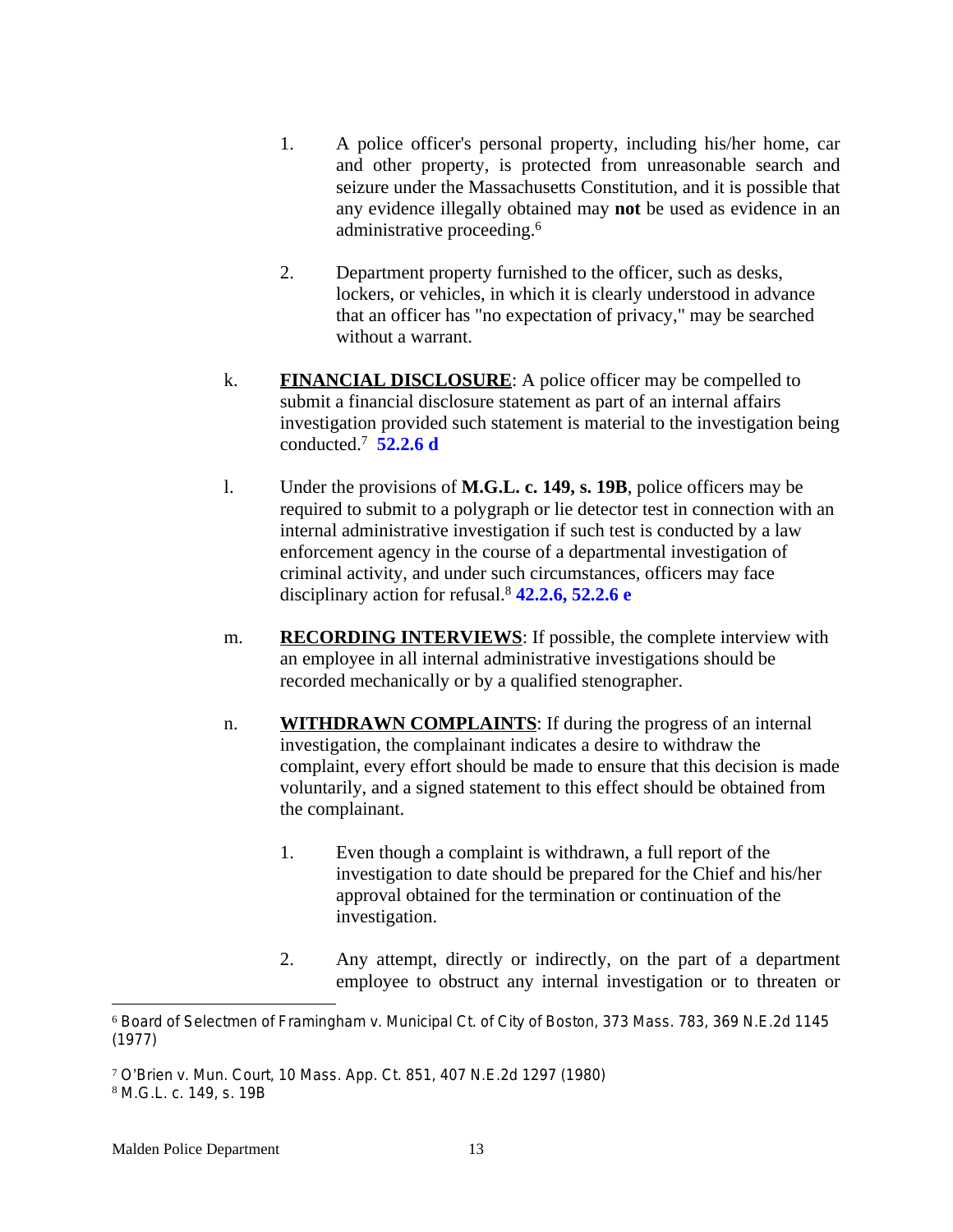persuade any complainant to withdraw or abandon his/her complaint, is prohibited and will be treated most severely.

### **VI. REPORT OF INVESTIGATION: 52.2.8**

- **A.** After the investigation has been completed, a full written report and a "conclusion of fact" shall be prepared for submission to the Chief of Police which shall include the following: **52.1.3**
	- 1. A copy of the original complaint report;
	- 2. Copies of any additional statements taken from the complainant or statements obtained from witnesses;
	- 3. Copies of any statements made or reports submitted by the department employee under investigation;
	- 4. A summary of all evidence gathered;
	- 5. Any mitigating circumstances;

#### 6. **Conclusion of Fact**.

- a. **Sustained:** The allegation has been investigated and the facts show that the allegation is true and the action taken was not consistent with department policy.
- b. **Misconduct Not Based on Complaint:** Investigation reveals employee was guilty of misconduct not part of original complaint.
- c. **Not Sustained:** [Inconclusive] The allegation has been investigated and there is insufficient proof to confirm or refute the allegation because of inadequate or insufficient evidence.
- d. **Unfounded:** The allegation has been investigated and either the allegation is demonstrably false or there is no credible evidence to support it.
- e. **Exonerated:** The allegation has been investigated and the facts indicate that the action taken was consistent with departmental policy.
- 7. The Internal Affairs Investigator shall maintain a record of all complaints against the department or employees and protect the confidentially of those records by securely maintaining them in his/her office in locked file cabinets. **42.1.6 b, 52.1.2, 82.3.5, 26.1.8**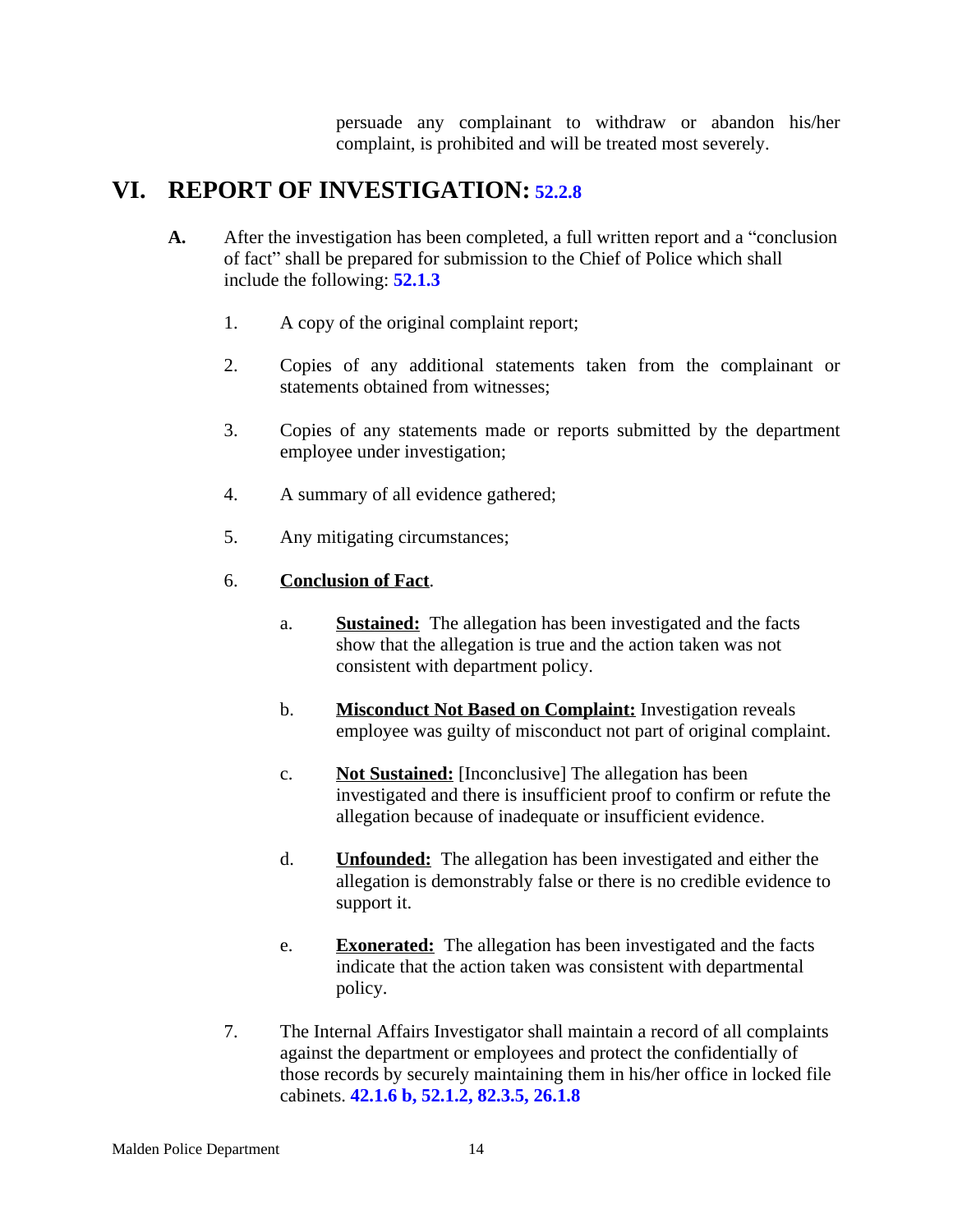- **B.** Upon receipt of the report of investigation, the Chief should take further action as is necessary based upon findings in the particular case.
	- 1. **Every person who has filed a complaint against an employee shall be notified promptly as to the final results of the investigation, personally if possible or otherwise by mail. 52.2.4 c**
	- 2. If a disciplinary hearing is deemed necessary, the complainant shall be notified that his testimony will be required at that time.
	- 3. The employee and his or her supervisor shall be notified promptly, in writing, as to the completion of the investigation.
		- (a) If the Department employee is cleared of the charges made, he or she shall be officially exonerated and the employee and his or her supervisor shall be notified in writing.

### **VII. CONFIDENTIALITY OF INTERNAL AFFAIRS:**

- 1. In order to ensure that the individual rights of employees who are the subject of an Internal Affairs investigation are protected all materials relevant to those investigations and investigations against the department shall be kept strictly confidential and under lock and key by the Officer-in-Charge of Internal Affairs. **42.1.6 b, 52.1.2, 26.1.8**
- 2. Internal Affairs investigators should note in their reports any instances where victims or witnesses refused or were reluctant to speak with them unless they were assured that their statements would be kept confidential, at least to the extent legally allowed. **55.1.3 b**
- 3. No statement regarding an Internal Affairs investigation will be made or issued to the public or media unless the charges have been sustained and action has been taken or initiated against the officer or employee.
- 4. A copy of the completed investigation summary should be kept in a summary file in the Internal Affairs Office and will be the only source of public information about citizen complaints, other than the statistical log which may be prepared and published in the month of January by the Police Commissioner.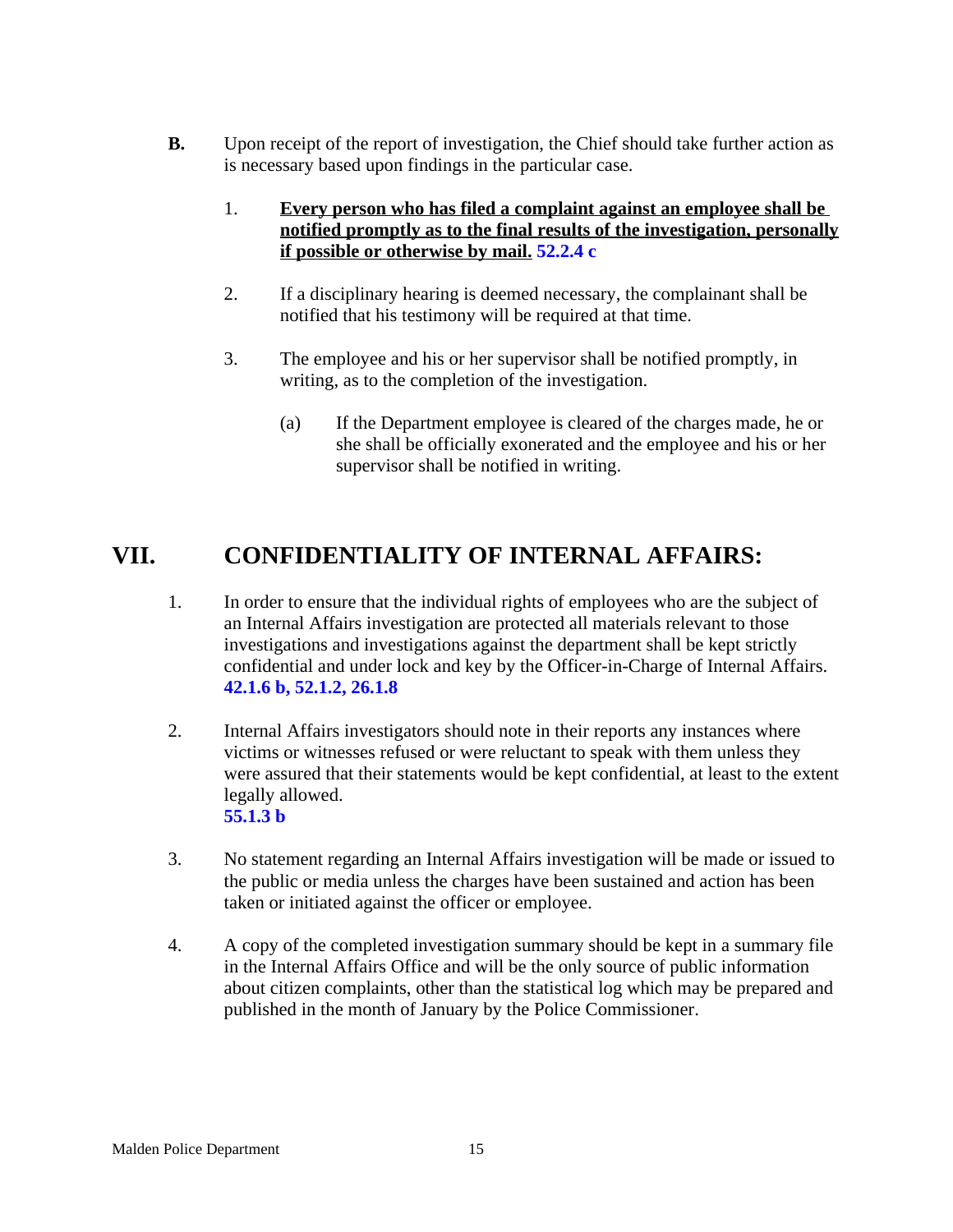# **VIII. LIAISON WITH DISTRICT ATTORNEY**:

1. Any Internal Affairs investigations which may, or does, result in criminal charges being brought against an officer shall require the District Attorney's or Attorney General's office to be appraised of the case for the purpose of advising on legal issues and ultimate prosecution, if necessary. The point of contact for this shall be the Officer-In-Charge of Internal Affairs.

# **XIV. INVESTIGATIVE FILES:**

- **A.** A complete file of records on the investigation of all citizen and internal complaints shall be kept in the office of the Officer-in-Charge of Internal Affairs. These files shall contain supporting investigative information, as well as notes taken during the investigation and documentation resulting from the investigation. These files shall be treated as confidential investigative files. **26.1.7, 26.1.8, 42.1.6 b, 52.1.2**
	- 1. If the misconduct of the employee results in dismissal, the investigative file shall also contain the following documentation provided to the employee;
		- a. a written statement citing the reason for the dismissal; **26.1.7 a**
		- b. the effective date of the dismissal; and **26.1.7 b**
		- c. a letter from the Human Resource Director for the City of Malden outlining any external or fringe benefits available to the dismissed employee, and directing the dismissed employee to the Director of Retirement Benefits for the City of Malden for any accrued retirement benefits. **26.1.7 c**
- **B.** A copy of the completed investigation summary should be kept in a summary file in the office of the Chief of Police and will be the only source of public information about citizen complaints, other than the statistical log which may be prepared and published annually by the Police Commissioner.

# **X. ANNUAL REPORT**

**1.** The Police Commissioner shall publish in January, the Department's Annual Report, a summary of complaint statistics (both citizen complaints and internal affairs), indicating the number of complaints filed (by type of complaint), and the outcome of the investigations undertaken (by outcome classification). In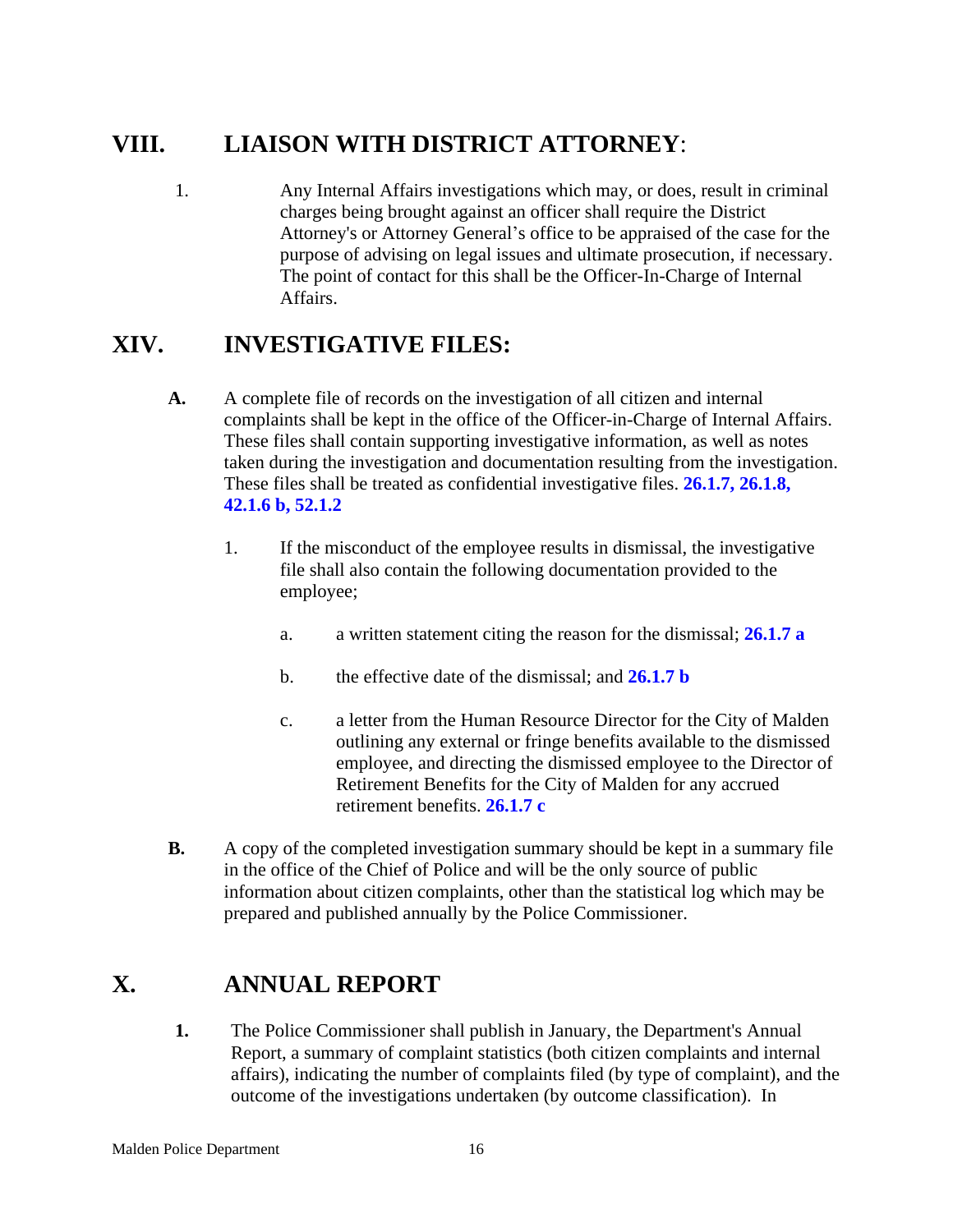addition, the Annual Report should outline the procedures the public may follow in filing a complaint. **52.1.1, 52.1.2**

### **XI. DISCIPLINARY RECORDS SUBMITTED TO POST**

On or before **September 30, 2021**, each law enforcement agency in the Commonwealth, including the Malden Police Department, shall provide to the *Massachusetts Peace Officer Standards and Training Commission* ("POST"), in a form to be determined by the Commission, **a comprehensive disciplinary record for each law enforcement officer** *currently employed* **by said agency**, including, but not limited to:

(i) every complaint of which the officer was the subject of during the course of their employment with the agency; and

(ii) all disciplinary records of the officer, including the final disposition of a complaint, if any, and any discipline imposed.

(iii) at the conclusion of each calendar year, the Chief of Police shall submit an updated list of the criteria listed in (i) and (ii) above of each officer currently employed or separated from service for any reason directly to POST.

On **December 1, 2021**, each law enforcement agency in the Commonwealth, including the Malden Police Department, shall provide to the *Massachusetts Peace Officer Standards and Training Commission* ("POST"), in a form to be determined by the Commission, **a comprehensive disciplinary record for each law enforcement officer** *previously employed* **by said agency or a transfer or agency for which the agency is the transferee agency**, including, but not limited to:

(i) every complaint of which the officer was the subject of during the course of their employment with the agency; and

(ii) all disciplinary records of the officer, including the final disposition of a complaint, if any, and any discipline imposed.

### **XII**. **PUBLICLY AVAILABLE DATABASE BY POST**

Pursuant to M.G.L Chapter 6E Section 13(a)(b):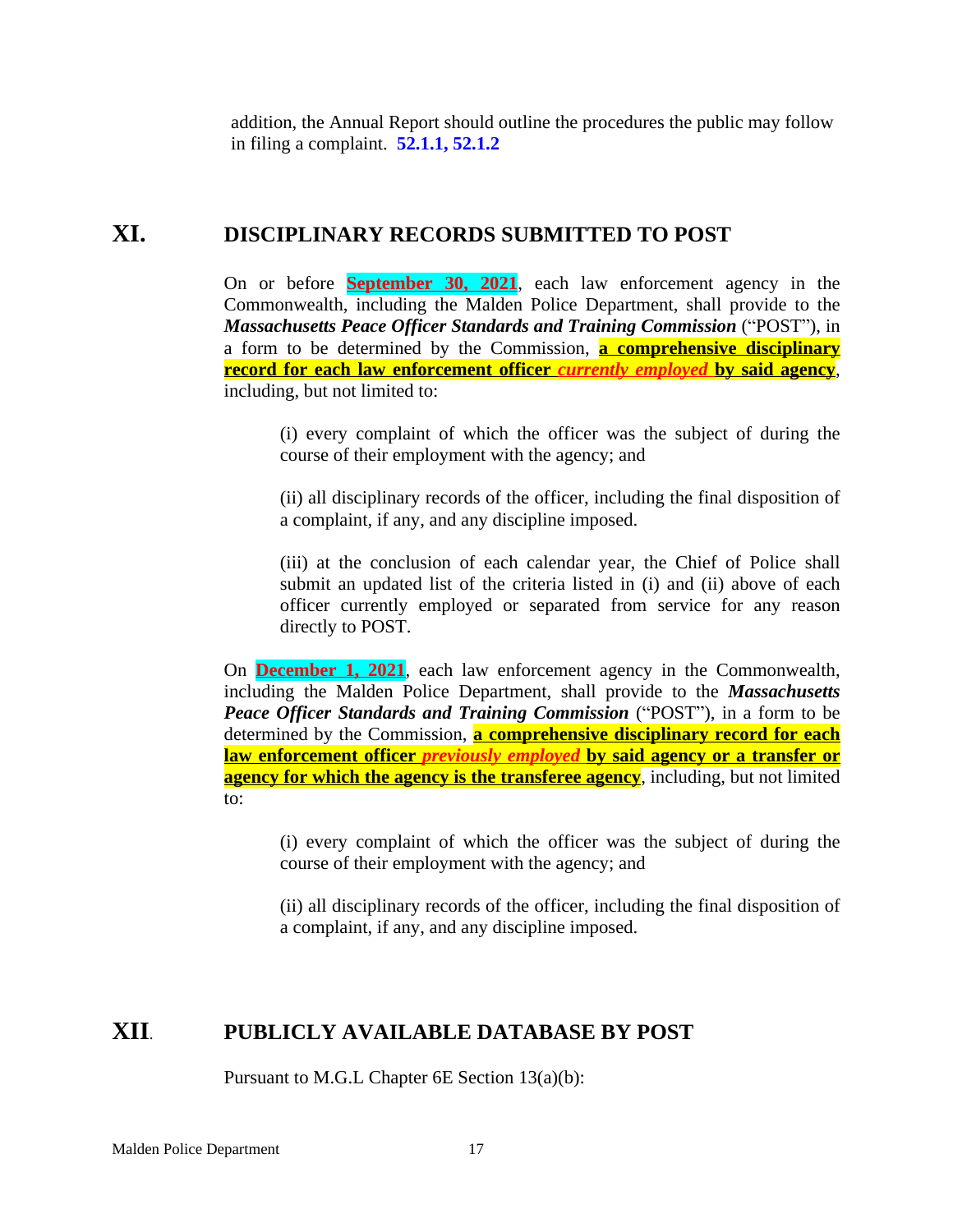The POST Commission shall maintain a **publicly available database of orders issued pursuant to section 10 of Chapter 6E on the commission's website**, including, but not limited to:

(i) the names of all decertified officers, the date of decertification, the officer's last appointing agency and the reason for decertification;

(ii) the names of all officers who have been suspended, the beginning and end dates of suspension, the officer's appointing agency and the reason for suspension; and

(iii) the names of all officers ordered to undergo retraining, the date of the retraining order, the date the retraining was completed, the type of retraining ordered, and the officer's appointing agency and the reason for the retraining order.

The POST Commission shall also cooperate with the national decertification index and other states and territories to ensure officers who are decertified by the Commonwealth are not hired as law enforcement officers in other jurisdictions, including by providing information requested by those entities.

### **XIII. POST:** *DIVISION OF POLICE STANDARDS*

Pursuant to **M.G.L. Chapter 6E Section 8:**

**(a)** There shall be within the POST Commission an entity known as the *Division of Police Standards*. The purpose of the Division of Police Standards shall be to **investigate officer misconduct and make disciplinary recommendations to the POST Commission**.

**G.L. Chapter 6E Section 8(b)(1)** The head of a law enforcement agency [e.g., **Malden PD**] **shall transmit any complaint received by said agency within two (2) business days to the Division of Police Standards, in a form to be determined by the POST Commission**;

- **provided, that the form shall include, but shall not be limited to:**
	- **o (i) the name and commission certification identification number of the subject officer**
	- **o (ii) the date and location of the incident;**
	- **o (iii) a description of circumstances of the conduct that is the subject of the complaint;**
	- **o (iv) whether the complaint alleges that the officer's conduct:**
		- **(A) was biased on the basis of race, ethnicity, sex, gender identity, sexual orientation, religion, mental**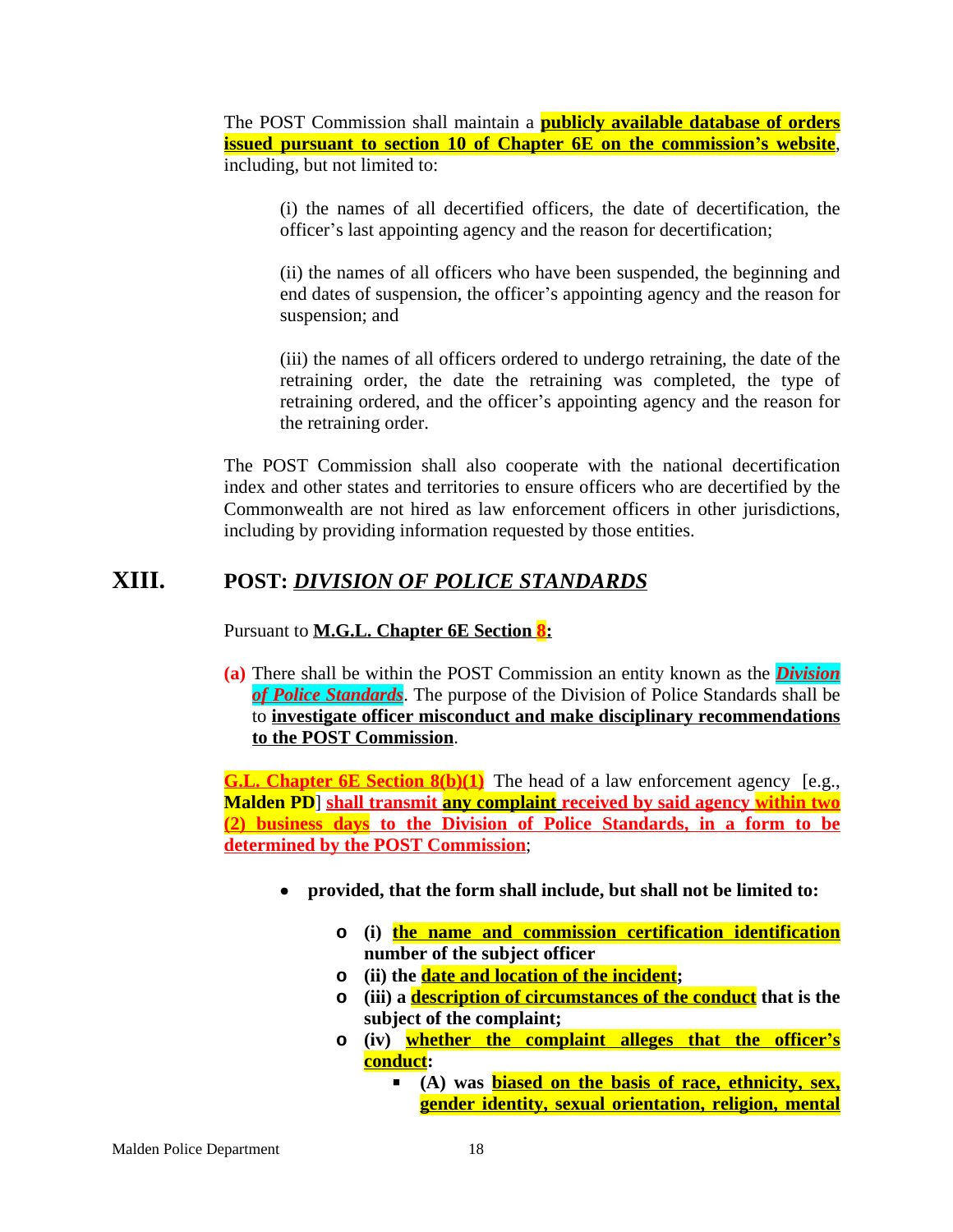**or physical disability, immigration status or socioeconomic or professional level;**

- **(B) was unprofessional;**
- **(C) involved excessive, prohibited or deadly force; or**
- **(D) resulted in serious bodily injury or death; and**
- **o (v) a copy of the original complaint submitted directly to the agency; provided, however, that the commission may establish a minimum threshold and streamlined process for the reporting or handling of minor complaints that do not involve the use of force or allegations of biased behavior.**

(**2**) **Upon completion of the internal investigation of a complaint, the head of each law enforcement agency shall immediately transmit to the Division of Police Standards an investigation report in a form to be determined by the POST Commission**;

- **provided, that the form shall include, but shall not be limited to:**
- **(i) a description of the investigation and disposition of the complaint;**
- **(ii) any disciplinary action recommended by internal affairs or the supervising officer; and**
- **(iii) if the recommended disciplinary action included retraining, suspension or termination, a recommendation by the head of the agency for disciplinary action by the commission including, retraining or suspension or revocation of the officer's certification.**

(**3) Upon final disposition of the complaint, the head of each agency shall immediately transmit to the Division of Police Standards a final report in a form to be determined by the POST Commission;**

- **provided, that the form shall include, but shall not be limited to:**
- **(i) any disciplinary action initially recommend by internal affairs or the supervising officer;**
- **(ii) the final discipline imposed and a description of the adjudicatory process; and**
- **(iii) if the disciplinary action recommended or imposed included retraining, suspension or termination, a recommendation by the head of the agency for disciplinary action by the commission including, retraining or suspension or revocation of the officer's certification.**

(**4**) If an officer resigns during an agency investigation, prior to the conclusion of an agency investigation or prior to the imposition of agency discipline, up to and including termination, the head of said agency shall immediately transmit to the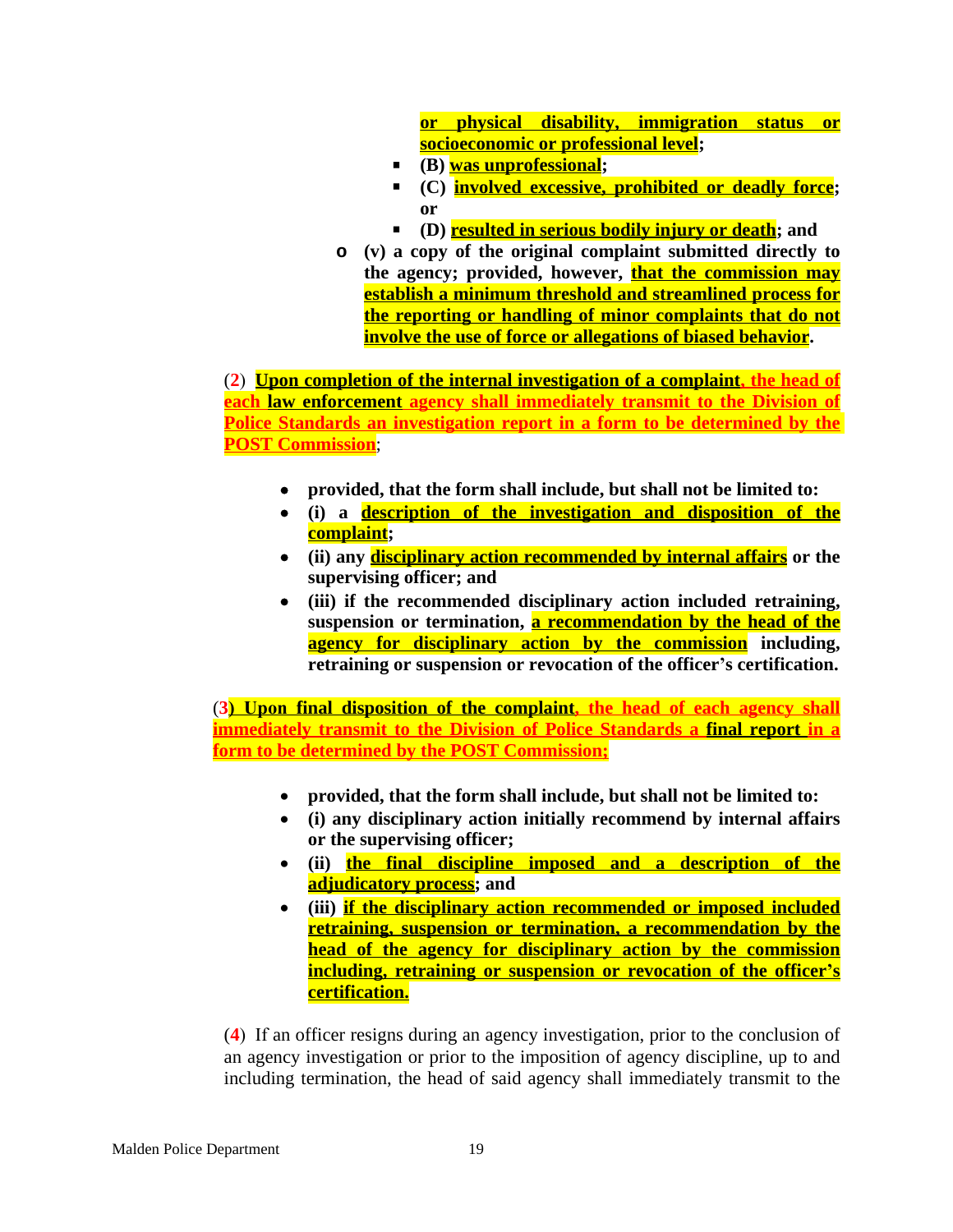division of police standards a report in a form to be determined by the commission; provided, that the form shall include, but shall not be limited to:

(i) the officer's full employment history;

(ii) a description of the events or complaints surrounding the resignation; and

(iii) a recommendation by the head of the agency for disciplinary action by the commission, including retraining or suspension or revocation of the officer's certification.

(**5**) **Notwithstanding any general or special law or collective bargaining agreement to the contrary, nothing shall limit the ability of the head of an agency to make a recommendation in their professional judgment to the commission relative to the certification status of an officer, after having followed the agency's internal affairs procedure and any appeal therefrom.**

**(c)(1) The Division of Police Standards shall initiate a preliminary inquiry into the conduct of a law enforcement officer if the POST Commission receives a complaint, report or other credible evidence that is deemed sufficient by the commission that the law enforcement officer:**

- (i) was involved an **officer-involved injury or death**;
- (ii) **committed a felony or misdemeanor**, whether or not the officer has been arrested, indicted, charged or convicted;
- (iii) **engaged in conduct prohibited pursuant to section 14 {Use of Force};**
- (iv) **engaged in conduct prohibited pursuant to section 15 {Failed to Intervene}**; or
- (v) **the commission receives an affirmative recommendation by the head of an appointing agency for disciplinary action by the commission, including retraining or suspension or revocation of the officer's certification**.

(2) **The Division of Police Standards may initiate a preliminary inquiry into the conduct of a law enforcement officer upon receipt of a complaint, report or other credible evidence that is deemed sufficient by the POST Commission that the law enforcement officer may have engaged in prohibited conduct.**

 All proceedings and records relating to a preliminary inquiry or initial staff review used to determine whether to initiate an inquiry **shall be confidential**, except that the executive director may turn over to the attorney general, the United States Attorney or a district attorney of competent jurisdiction evidence which may be used in a criminal proceeding.

(3) **The Division of Police Standards shall notify any law enforcement officer who is the subject of the preliminary inquiry, the head of their collective**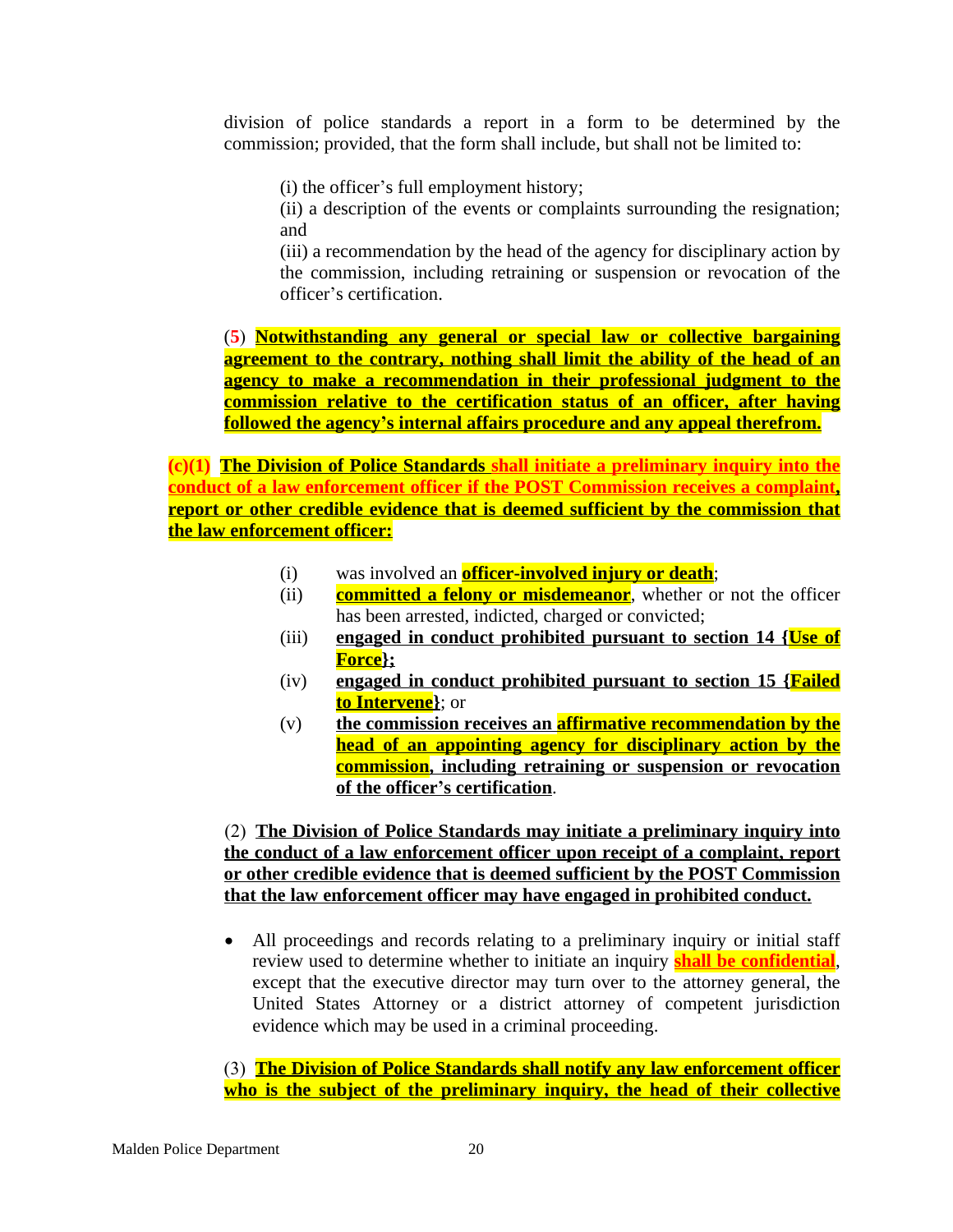**bargaining unit and the head of their appointing agency of the existence of such inquiry and the general nature of the alleged violation within thirty (30) days of the commencement of the inquiry.**

**(d)** The **Division of Police Standards may audit all records related to the complaints, investigations and investigative reports of any agency related to complaints of officer misconduct or unprofessionalism, including, but not limited to, personnel records.**

• The commission shall promulgate rules and regulations establishing an audit procedure; provided, however, that said rules and regulations shall not limit the ability of the division of police standards to initiate an audit at any time and for any reason.

**(e)** The Division of Police Standards shall create and **maintain a database containing information related to an officer's:**

(i) receipt of complaints and related information, including, but not limited to: the officer's appointing agency, date, a description of circumstances of the conduct that is the subject of the complaint and whether the complaint alleges that the officer's conduct:

(A) **was biased on the basis of race, ethnicity, sex, gender identity, sexual orientation, religion, mental or physical disability, immigration status or socioeconomic or professional level**;

(B) **was unprofessional**;

- (C) **involved excessive, prohibited or deadly force**; or
- (D) **resulted in serious bodily injury or death**;
- (ii) allegations of **untruthfulness**;
- (iii) **failure to follow commission training requirements**;
- (iv) **decertification by the commission**;
- (v) **agency-imposed discipline**;
- (vi) **termination for cause**; and
- (vii) any other information the commission deems necessary or relevant.

**(f) The Division of Police Standards shall actively monitor the database to identify patterns of unprofessional police conduct**. Upon identification of a pattern of unprofessional police conduct, the Division of Police Standards may recommend the evidence in its possession for review in a preliminary inquiry.

**(g) The Division of Police Standards shall be a law enforcement agency and its employees shall have such law enforcement powers as necessary to effectuate the purposes of this chapter, including the power to receive intelligence on an applicant for certification or an officer certified under this chapter and to investigate any suspected violations of law.**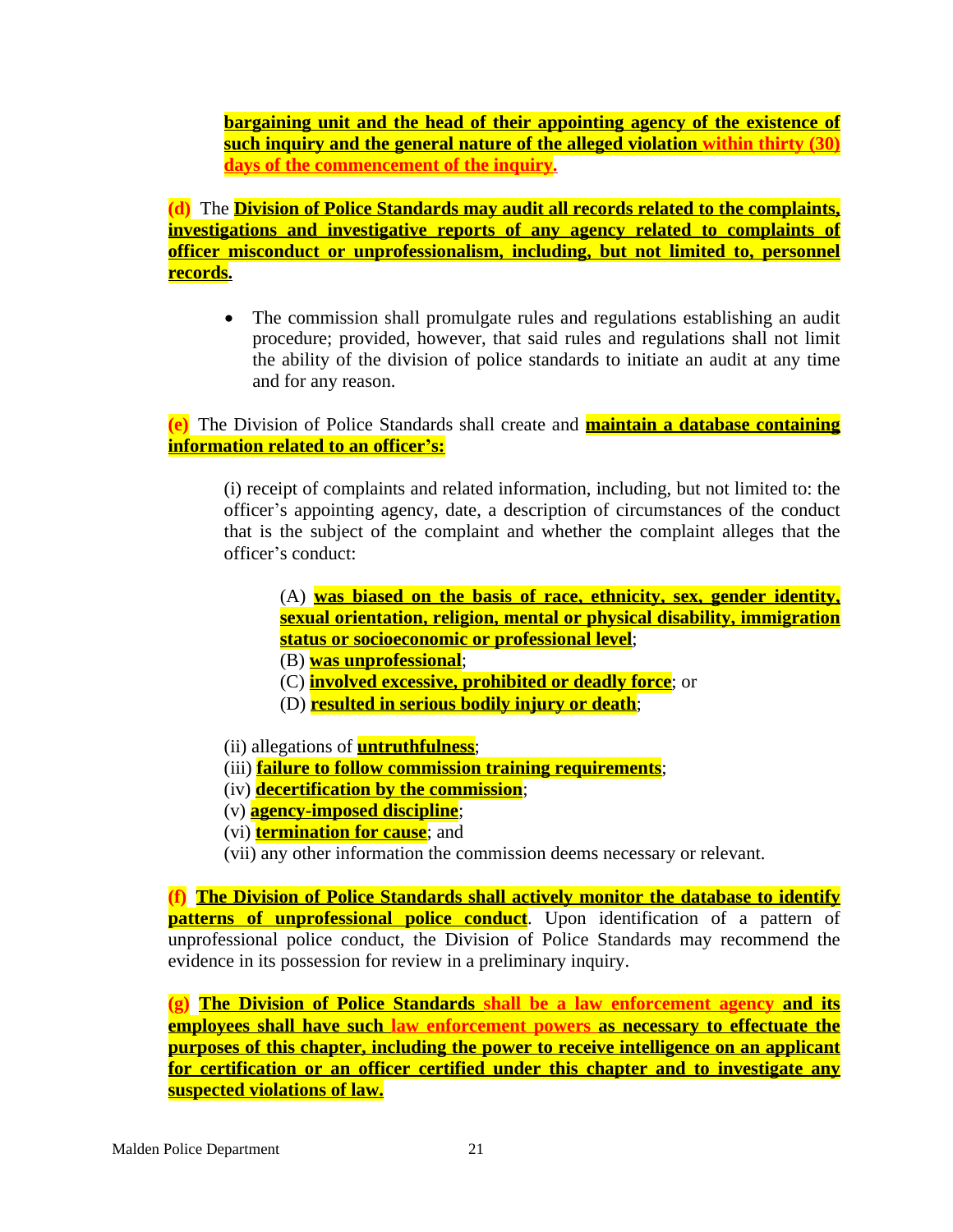### **XIV.** *SUSPENSION* **OF AN OFFICER'S POST CERTIFICATION**

Pursuant to **M.G.L. Chapter 6E Section 9:**

(a)(1) **The POST Commission shall immediately suspend the certification of any officer who is arrested, charged or indicted for a felony**.

(2) **If, after a preliminary inquiry pursuant to paragraph (1) of subsection (c) of section 8, the POST Commission concludes by a preponderance of the evidence that a law enforcement officer has engaged in conduct that could constitute a felony and upon a vote to initiate an adjudicatory proceeding of said conduct, the commission** *SHALL* **immediately suspend an officer's certification.**

(3) **The POST Commission** *MAY,* **after a preliminary inquiry pursuant to paragraph (1) of subsection (c) of section 8, suspend the certification of any officer who is arrested, charged or indicted for a misdemeanor, if the commission determines by a preponderance of the evidence that the crime affects the fitness of the officer to serve as a law enforcement officer.**

(4) **The POST Commission** *may***, pending preliminary inquiry pursuant to paragraph (1) of subsection (c) of section 8, suspend the certification of any officer if the commission determines by a preponderance of the evidence that the suspension is in the best interest of the health, safety or welfare of the public.**

(5) **A suspension order of the POST Commission issued pursuant to this subsection shall continue in effect until issuance of the final decision of the commission or until revoked by the commission.**

**(b)** The **POST Commission shall administratively suspend the certification of an officer who fails to complete in-service training requirements of the commission within 90 days of the deadline imposed by the commission**;

- provided, however, that the commission **may promulgate reasonable exemptions** to this subsection, including, but not limited to, exemptions for:
	- (1) injury or physical disability;
	- (2) a leave of absence; or
	- (3) other documented hardship.
- The commission shall reinstate the certification of an officer suspended pursuant to this subsection upon completion of the in-service training requirements of the commission.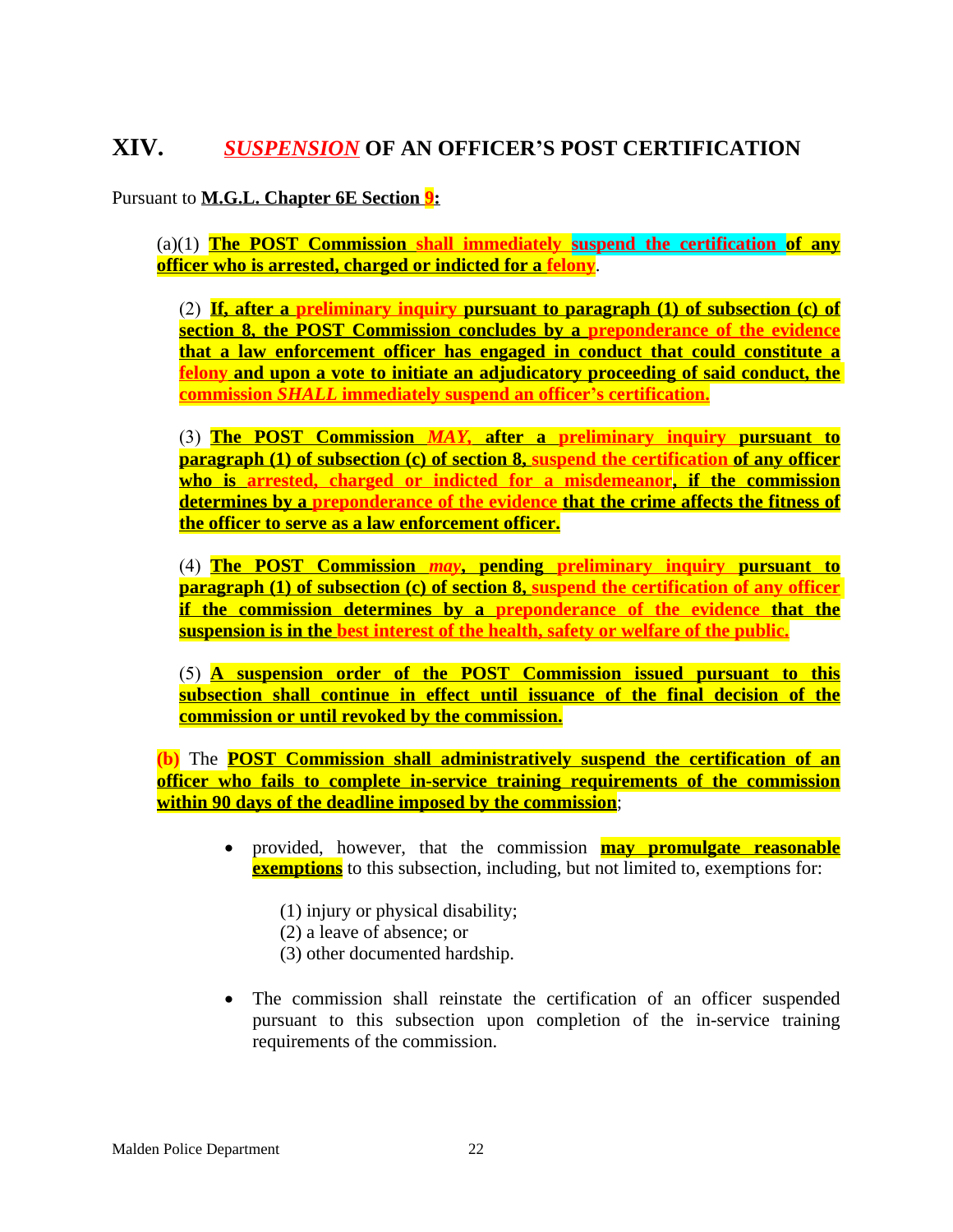(c) The commission shall administratively suspend the certification of an officer with a duty to report information to the commission pursuant to section 8 who fails to report such information.

The commission shall reinstate the certificate of an officer suspended pursuant to this subsection upon completion of said report.

**(c)** A law enforcement officer whose certification is suspended by the commission pursuant to subsection (a), (b) or (c) **shall be entitled to a hearing before a commissioner within 15 days**. The terms of employment of a law enforcement officer whose certification is suspended by the commission pursuant to said subsection (a) (b) or (c) **shall continue to be subject to chapter 31 and any applicable collective bargaining agreement to which the law enforcement officer is a beneficiary.**

### **XV.** *REVOCATION* **OF AN OFFICER'S POST CERTIFICATION**

Pursuant to **M.G.L. Chapter 6E Section 10:**

- **(a) The commission shall, after a hearing, REVOKE an officer's certification if the commission finds by clear and convincing evidence that:**
	- (i) the officer is **convicted of a felony;**
	- (ii) the certification was issued as a result of administrative error;
	- (iii) the certification was obtained through **misrepresentation or fraud**;
	- (iv) the officer **falsified any document** in order to obtain or renew certification;
	- (v) the officer has had a certification or other authorization **revoked by another jurisdiction;**
	- (vi) **the officer is terminated by their appointing agency, and**
		- **o any appeal of said termination is completed,**
		- **o based upon intentional conduct performed under the color of their office to:**
			- **obtain false confessions;**
			- **make a false arrest;**
			- **create or use falsified evidence, including false testimony or**
			- **destroying evidence to create a false impression;**
		- **o engage in conduct that would constitute a hate crime, as defined in section 32 of chapter 22C; or**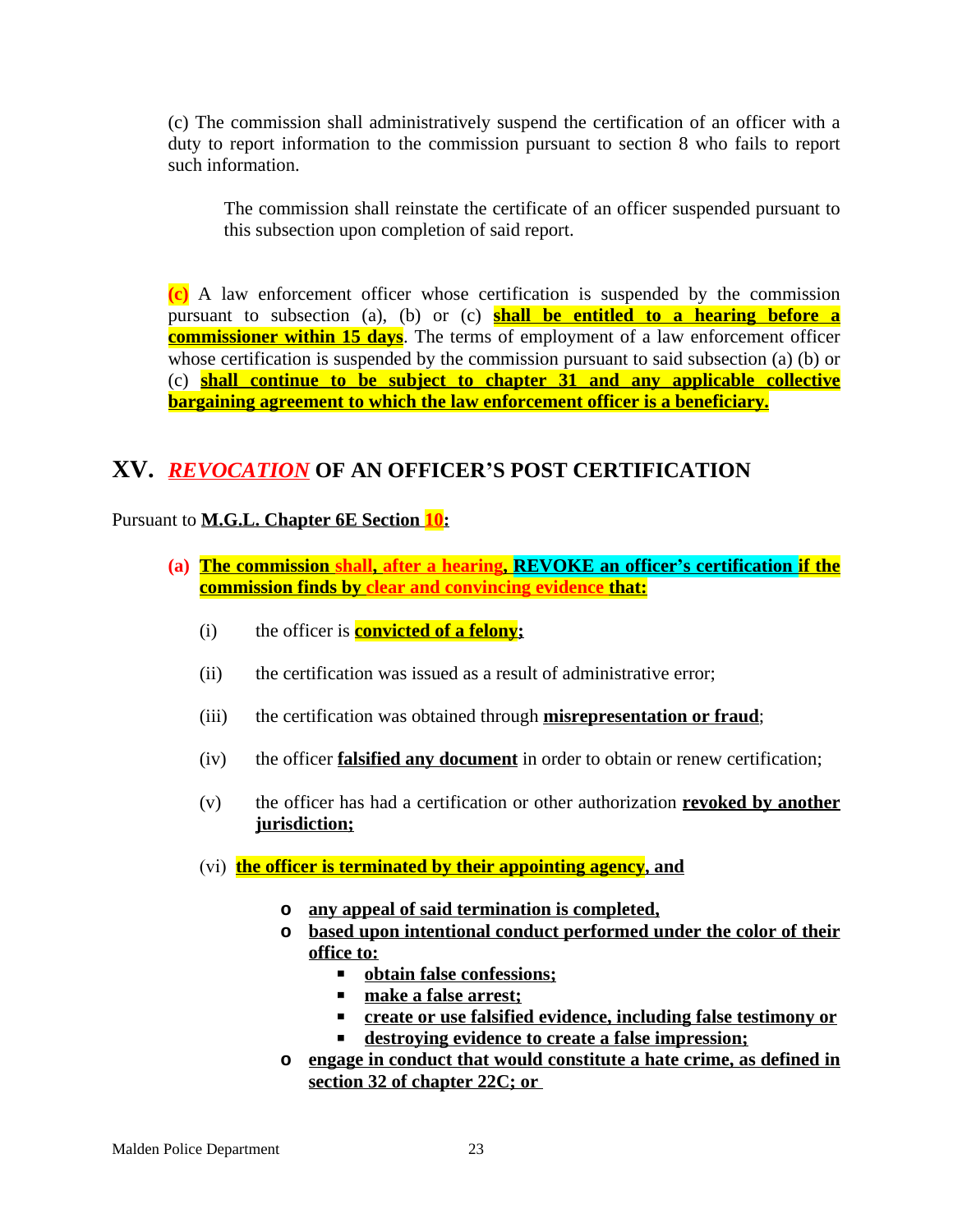#### **o directly or indirectly receive a reward, gift or gratuity on account of their official services;**

- (vii) the officer has been convicted of **submitting false timesheets** in violation of section 85BB of chapter 231;
- (viii) the officer knowingly **files a written police report containing a false statement or commits perjury, as** defined in section 1 of chapter 268;
- (ix) the officer **tampers with a record** for use in an official proceeding, as defined in section 13E of chapter 268;
- **(x) the officer used force in violation of section 14;**
- (xi) **the officer used excessive use of force resulting in death or serious bodily injury**;
- (xii) **the officer used a chokehold in violation of said section 14**;
- (xiii) **the officer engaged in conduct that would constitute a hate crime**, as defined in section 32 of chapter 22C;
- (xiv) **the officer engaged in the intimidation of a witness**, as defined in section 13B of chapter 268;
- **(xv) the officer failed to intervene, or attempt to intervene, to prevent another officer from engaging in prohibited conduct or behavior, including, but not limited to, excessive or prohibited force in violation of section 15;**

(xvi) **the officer is not fit for duty as an officer and the officer is dangerous to the public, as determined by the commission**.

**(b) The commission** *may***, after a hearing,** *suspend or revoke* **an officer's certification if the commission finds by clear and convincing evidence that the officer:**

- (i) has been **convicted of any misdemeanor**;
- **(ii) was biased on the basis of race, ethnicity, sex, gender identity, sexual orientation, religion, mental or physical disability, immigration status or socioeconomic or professional level in their conduct;**
- **(iii)** has a **pattern of unprofessional police conduct that commission believes may escalate.**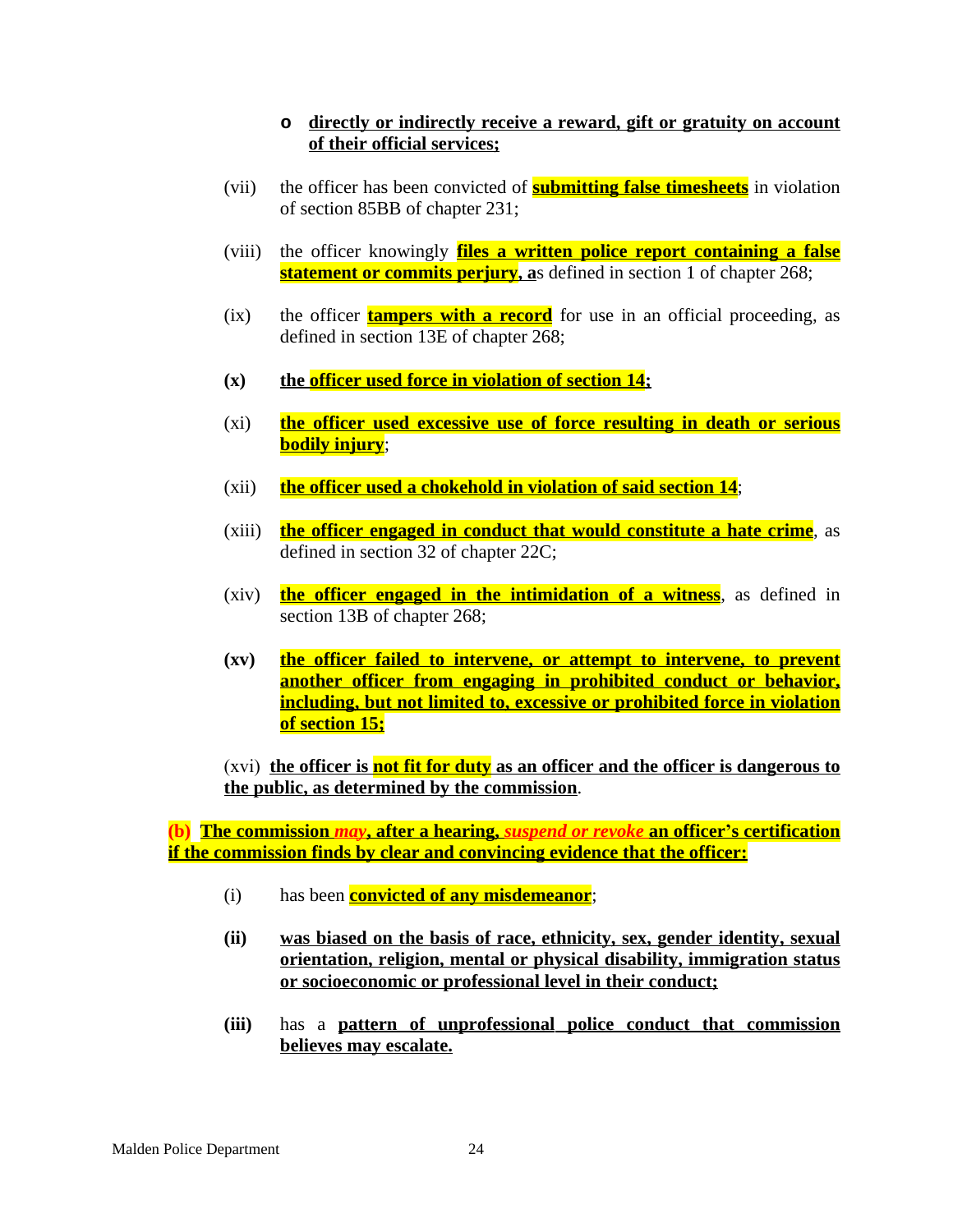(iv) **was suspended or terminated by their appointing agency for disciplinary reasons, and any appeal of said suspension or termination is completed**; or

#### (v) **has repeated sustained internal affairs complaints, for the same or different offenses**.

**(c)** The commission may reinstate the certificate of an officer suspended pursuant to subsection (b) at the expiration of the suspension, if the commission finds that all conditions of the suspension were met.

**(d)** The commission may, after a hearing, order retraining for any officer if the commission finds substantial evidence that the officer:

(i) failed to comply with this chapter or commission regulations, reporting requirements or training requirements;

(ii) was biased on the basis of race, ethnicity, sex, gender identity, sexual orientation, religion, mental or physical disability, immigration status or socioeconomic or professional level in their conduct;

(iii) used excessive force;

(iv) failed to respond an incident according to established procedure;

(v) has a pattern of unprofessional police conduct;

(vi) was untruthful, except for a statement or action that mandates revocation pursuant to subsection (a);

(vii) was suspended or terminated by their appointing agency for disciplinary reasons, except those reasons which mandate revocation pursuant to said subsection (a);

(viii) fails to intervene to prevent another officer from engaging in prohibited conduct or behavior, except a failure to intervene in conduct that mandates revocation pursuant to said subsection (a); or

(ix) would benefit in their job performance if retrained.

**(e) The commission shall immediately notify the officer and the head of the appointing agency of the officer who is decertified, suspended or ordered to undergo retraining of the order.**

**(f)** The commission shall conduct preliminary inquiries, revocation and suspension proceedings and hearings, and promulgate regulations for such proceedings and hearings, pursuant to sections 1, 8 and 10 to 14, inclusive, of chapter 30A. Any decision of the commission relative to a preliminary inquiry, revocation and suspension proceeding shall be appealable pursuant to chapter 30A. No adverse action taken against a certification by the commission pursuant to this section shall be appealable to the civil service commission established under chapter 31. No employment action taken by an appointing authority that results from a revocation by the commission pursuant to subsection (a) shall be appealable to the civil service commission established under chapter 31.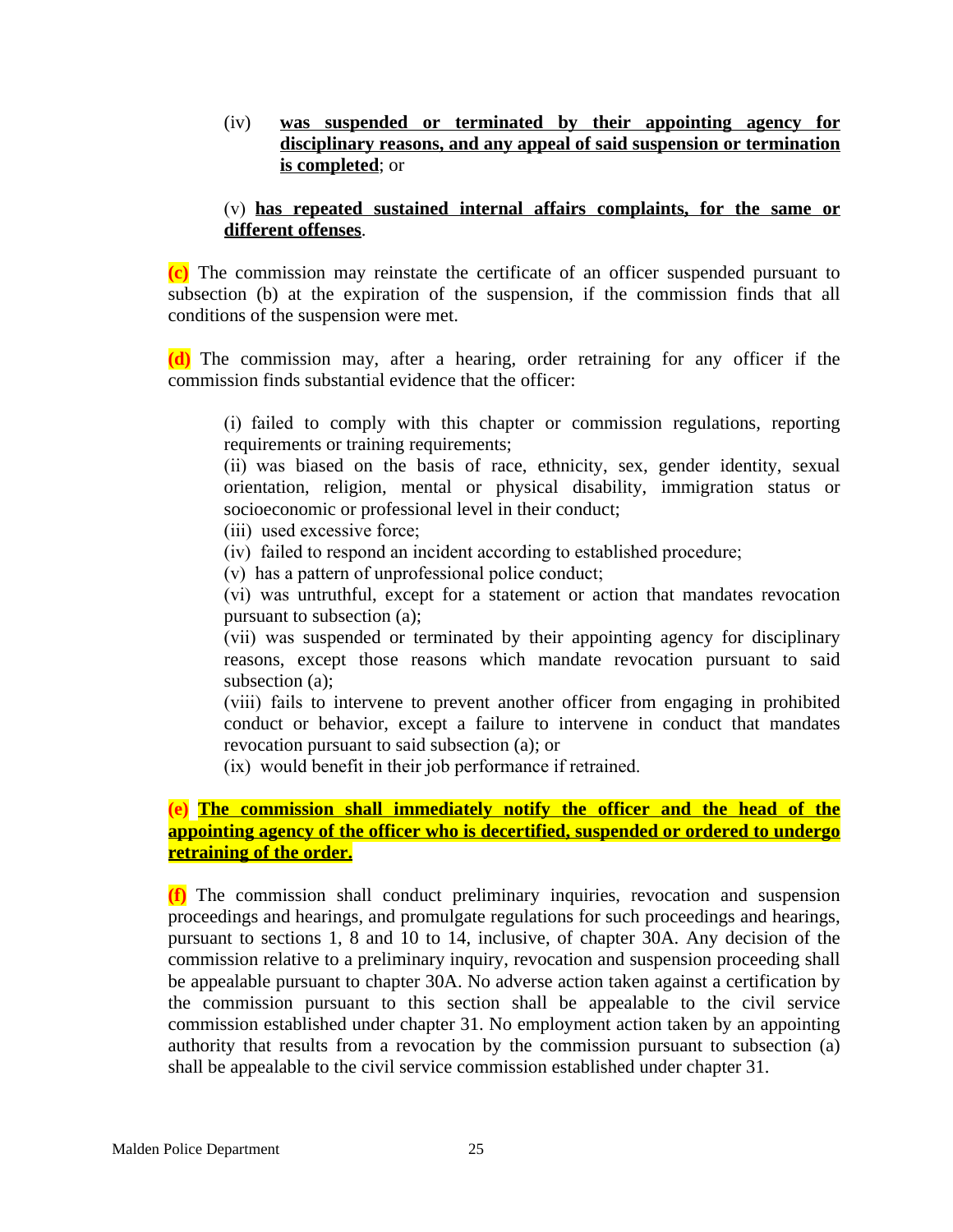**(g)** The commission shall publish any revocation order and findings. The commission shall provide all revocation information to the national decertification index. No officer may apply for certification after that officer's certification has been revoked pursuant to this section.

**(h) An appointing agency shall complete an internal affairs investigation into officer misconduct and issue a final disposition within one year of receiving a complaint or notice from the commission of the complaint being filed.**

- **The commission may, upon a showing of good cause, extend the time to complete the investigation. The commission shall not institute a revocation or suspension hearing pursuant to this section until the officer's appointing agency has issued a final disposition or 1 year has elapsed since the incident was reported to the commission, whichever is sooner.**
- If the officer notifies the commission that the officer wishes to suspend such hearing pending an appeal or arbitration of the appointing agency's final disposition, the commission shall suspend the hearing. Any such suspension of the hearing shall not exceed 1 year from the officer's notice to the commission; provided, however, that at any time during which the hearing is so suspended and upon a showing of good cause by the officer, the commission shall further suspend the hearing for a period of not less than 6 months and not more than the commission determines is reasonable; provided, however, that any delay in instituting a revocation or suspension hearing shall not exceed 1 year from the officer's request. If the officer notifies the commission that the officer wishes to suspend such hearing pending the resolution of criminal charges, the commission shall suspend the hearing; provided, however, that the officer's certification shall be suspended during the pendency of any delay in such hearing. This subsection shall not impact the commission's authority to suspend a certification pursuant to section 9.

### **XVI. DECERTIFIED OFFICERS NOT ELIGIBLE FOR EMPLOYMENT**

Pursuant to **G.L. Chapter 6E Section 11**, neither any agency, nor a sheriff, nor the executive office of public safety nor any entity thereunder shall employ a decertified officer in any capacity, including, but not limited to, as a consultant or independent contractor.

### **XVII.** *PROTECTIONS* **FOR TESTIFYING BEFORE POST**